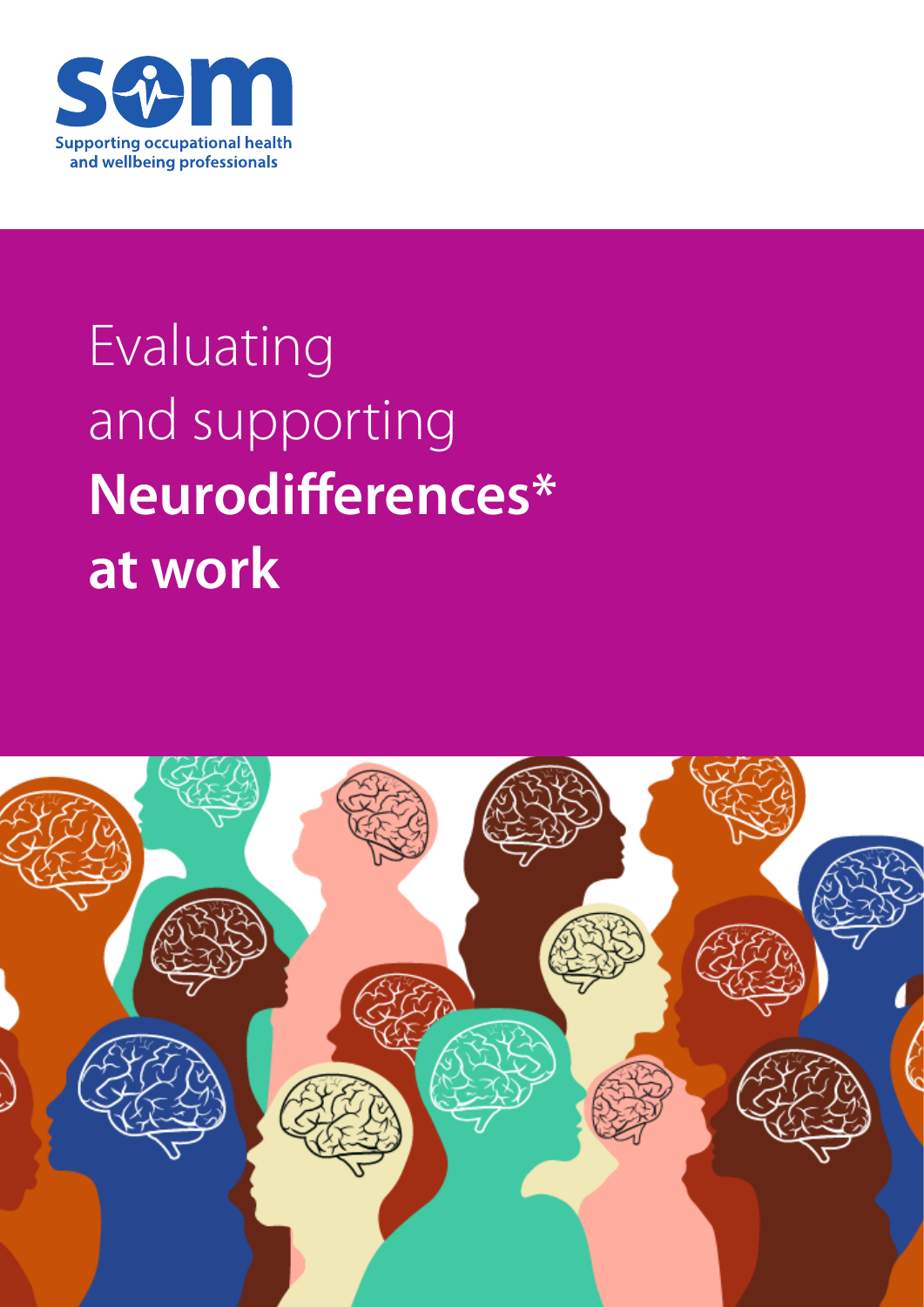

# Evaluating and supporting **Neurodifferences\* at work**

*March 2022*

| <b>Authors:</b>         | Dr Nancy Doyle, Dr Belinda Medhurst                |
|-------------------------|----------------------------------------------------|
| <b>Edited by:</b>       | Professor Gail Kinman, Professor Almuth McDowall   |
| <b>Editorial board:</b> | SOM Occupational Psychology Special Interest Group |

#### ISBN 978-1-3999-2138-1

\*Typically includes ADHD, Autism, Dyslexia, Dyspraxia and Tourette's Syndrome. Also known as Neurodevelopmental Disorders, Specific Learning Disabilities, Neurominorities, Neurodiversity Neurodivergence/diversity – see glossary of terms in the appendix.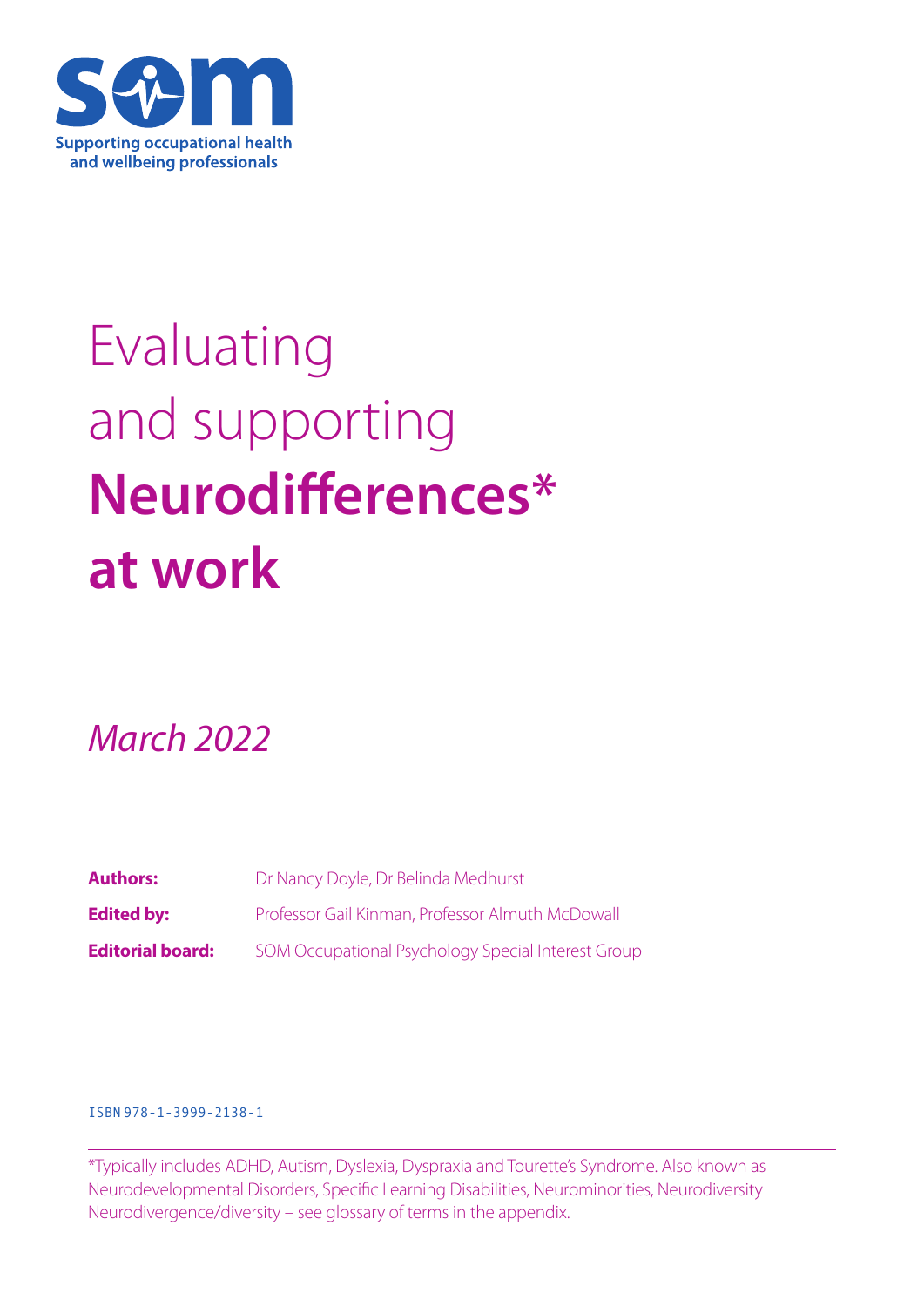# **Who is this guide for?**

Occupational health (OH) practitioners, Human Resources professionals and employers, who are considering referring their staff for a diagnostic assessment of or services to support ADHD, Autism, Dyslexia, Dyspraxia, Tourette's Syndrome and/or similar.

The document will outline what you could look out for in staff, different options available for support and legal duties of employers. We present recommendations informed by research evidence, the latest guidance from regulatory bodies, current practice, and case law. The document is not a literature review or SOM guidance.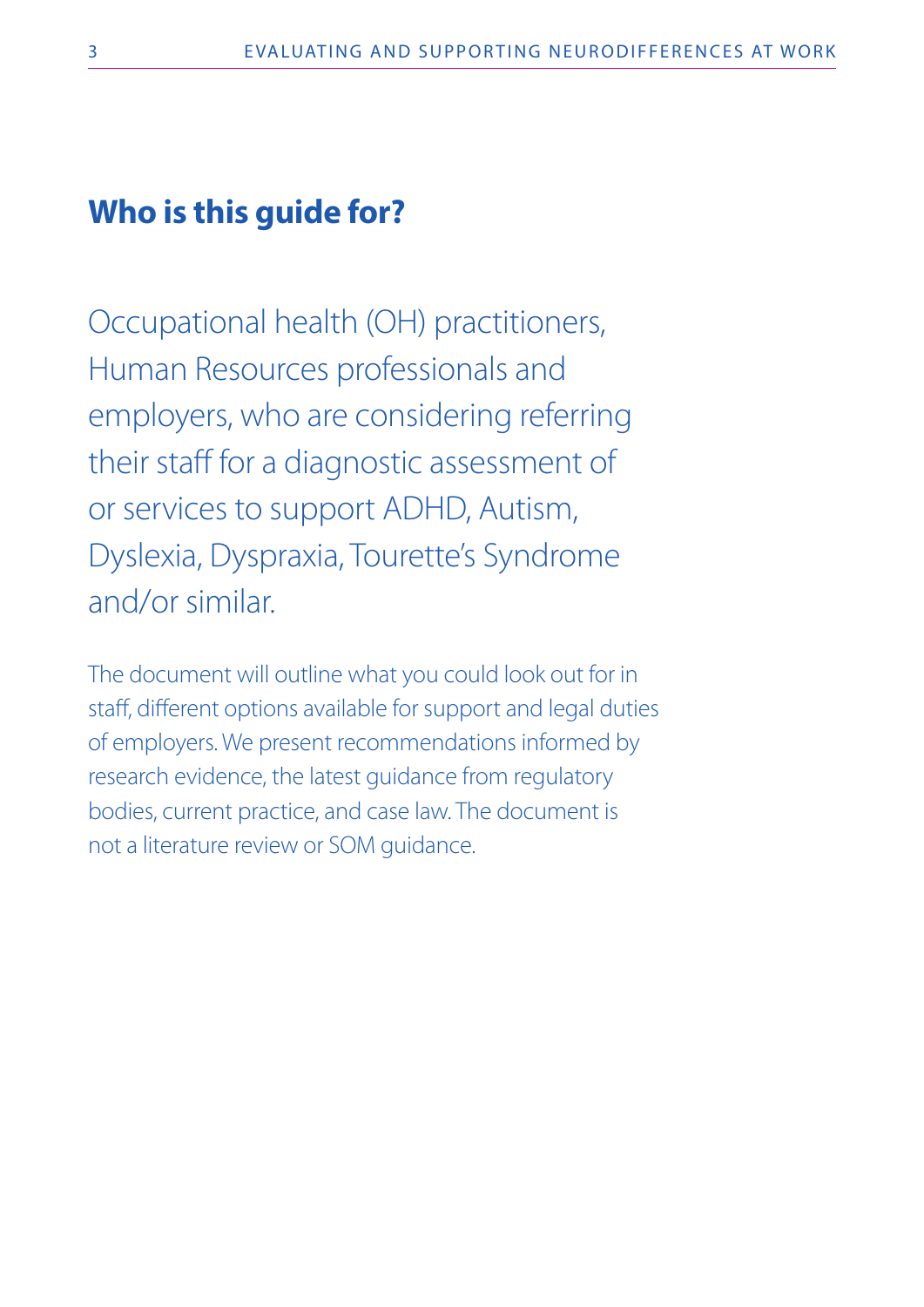# 1. WHAT SHOULD OH ADVISE MANAGERS REGARDING NEURODIVERSITY?

Between 15 and 20% of the workforce is estimated to be in a "neurominority"<sup>1</sup> who are people whose thinking skills and behaviours are not like the neurotypical norm. The cognitive hallmark of a neurodifference is often an inconsistency in performance, known as the 'spiky profile'. This is when an employee excels at some aspects of their work, but struggles in others, or can work brilliantly for a time, but who has persistent periods of productivity loss. There are other hidden disabilities that may cause this, such as Multiple Sclerosis, Chronic Fatigue and more recently, Long COVID as well as mental ill health such as anxiety or bipolar disorder.

Either way, it is a flag for an employer that an individual may have a health or neurodevelopmental condition and may prompt a referral to occupational health (OH) for support recommendations. Some employers have tended to see inconsistent performance as an attitude or motivational issue. It is recommended to explore genuine reasons, as well as training and sufficient role resourcing, before assuming that the behaviour is wilful and proceeding with some sort of performance management or punitive process.

More specifically, the following areas of difficulty are typical for neurodifferent employees $2-4$ :

- Memory/concentration (>90% of neurodifferent (ND) employees experience this)
- Organisation and time management (>75% of ND employees)
- Managing stress (>65%)
- Communicating (>65%) which can include:
	- » Written communication accuracy
	- » Written communication speed
	- » Verbal communication difficulties
	- » Managing intense emotions

It is easy to see how these are mistaken for incompetence or a negative attitude, but taking time to give the benefit of the doubt is in line with the Equality Act 2010, which cites persistent, chronic difficulties in memory, learning and communicating as part of the definition of disability<sup>5</sup>.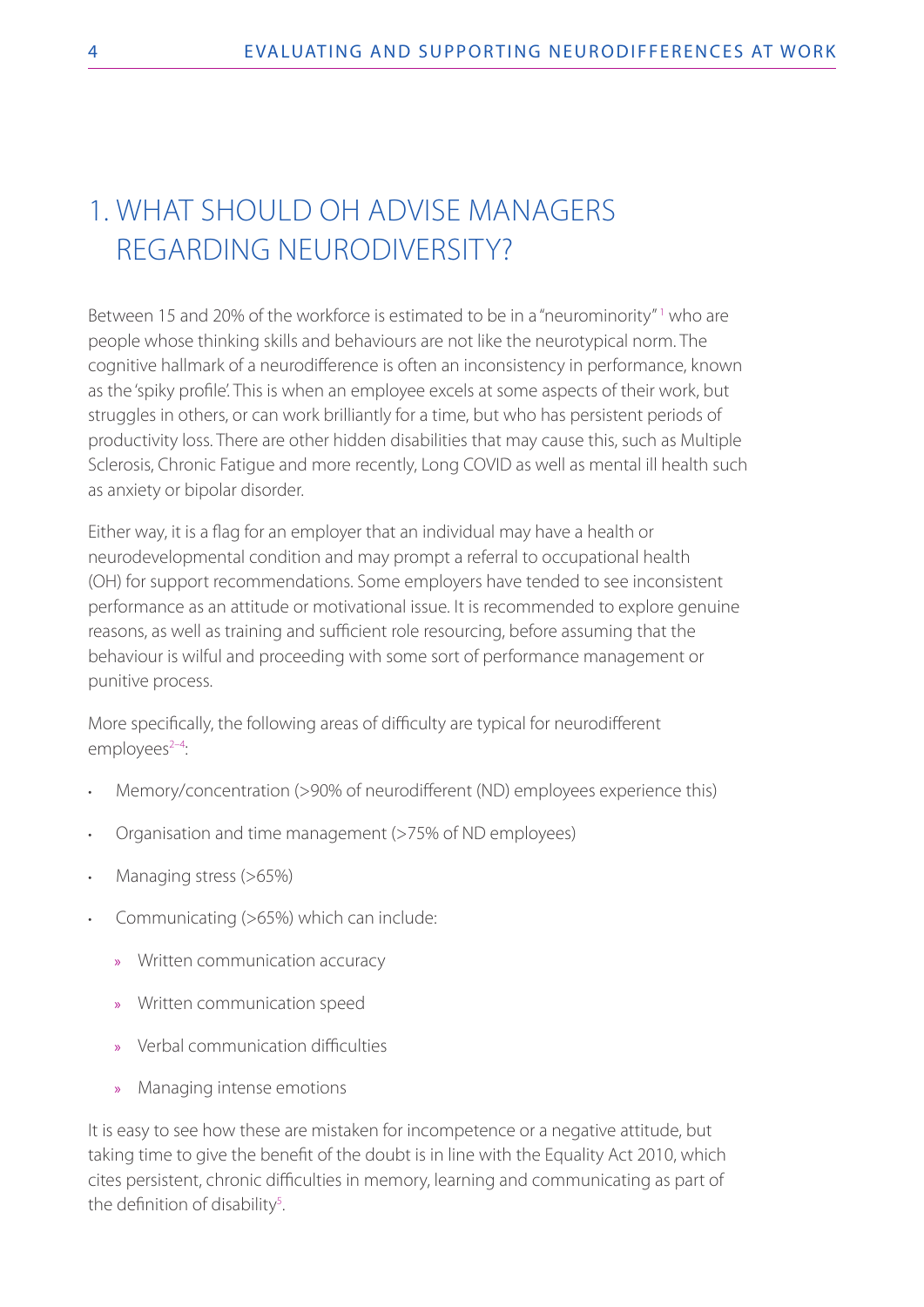It's important to state that neurominorities also have strengths to balance the struggles. That's why it is sometimes considered a diversity rather than an impairment, and why the language has evolved to be neutral. Below are some of the strengths associated with various neurodifferences. Please note that there are relatively fewer published studies on Dyspraxia and Tourette's Syndrome. This does not mean that these neurotypes confer less strengths; rather, that there is less research directed to these conditions (by 50:1 when compared to Autism research, despite similar population prevalence)<sup>6</sup>. .

OH professionals can draw on the above evidence to focus on the talent conversation when liaising with employers and employees. Neurodifferent employees can bring exceptional abilities, particular specialisms and creativity to their work. We can help flip the narrative from duty of care to opportunity and potential for advancement. The role of any OH intervention in this area is to facilitate the employee to work at their best and bring their strengths to their role.

| <b>Neurotype</b>                     | <b>Strengths</b>                                                                                                                                                                         |
|--------------------------------------|------------------------------------------------------------------------------------------------------------------------------------------------------------------------------------------|
| <b>Dyslexia</b>                      | Entrepreneurialism <sup>7</sup>                                                                                                                                                          |
|                                      | Creativity and cognitive control <sup>8</sup>                                                                                                                                            |
|                                      | Visual reasoning <sup>9</sup>                                                                                                                                                            |
|                                      | Practical skills, visual-spatial skills and story-telling ability <sup>10</sup>                                                                                                          |
| <b>Dyspraxia</b>                     | High verbal comprehension ability <sup>11</sup>                                                                                                                                          |
| <b>ADHD</b>                          | Authenticity <sup>12</sup><br>Creative thinking <sup>13</sup><br>Visual spatial reasoning ability <sup>11</sup><br>Hyper-focus, passion and courage <sup>14</sup>                        |
| <b>Autism</b>                        | Memory ability, and other 'specialist individual skills' including:<br>Reading, drawing, music and computation <sup>15</sup><br>Innovative thinking and detail observation <sup>14</sup> |
| <b>Tourette's</b><br><b>Syndrome</b> | Ability to 'hyper-focus' <sup>16</sup><br>Verbal ability <sup>17</sup>                                                                                                                   |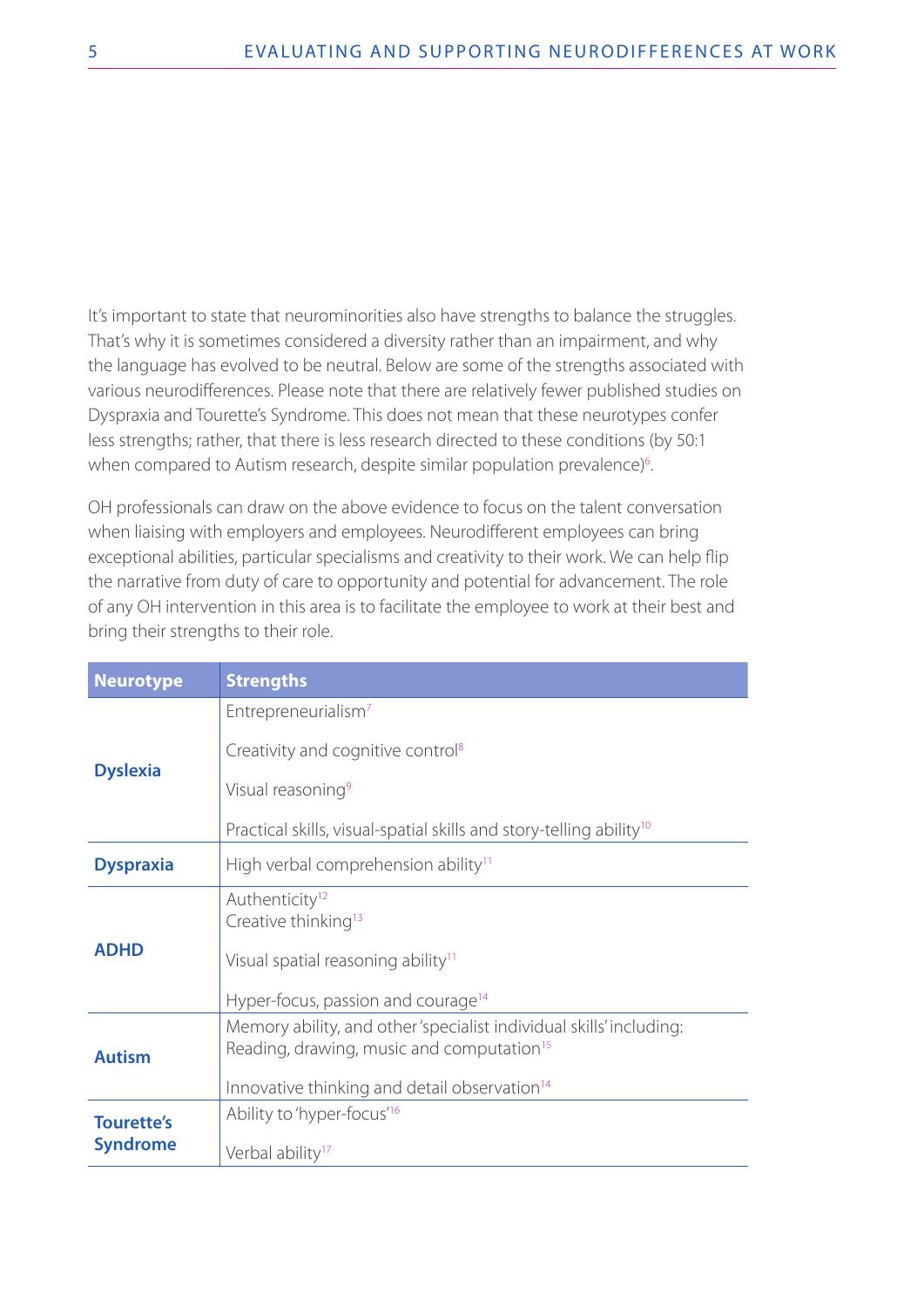## 2. HOW SHOULD OH TREAT A MANAGEMENT REFERRAL IF THERE IS A NEURODIFFERENCE SUSPECTED?

Imagine now that you are an OH professional to whom an employee has been referred because there have been performance difficulties such as persistent missed deadlines, and management have asked you for further insight, assessment and potential onward referral. It can be difficult to broach this subject with an employee who is struggling. You will need to consider what the employer can offer as support as well as how open the individual is to a conversation. For example, when an employer has a comprehensive process for providing adjustments, you could start there:

• "Are you aware that your employer often provides reasonable adjustments for colleagues who are neurodifferent? For example…"

You might think that it isn't appropriate to suggest that the person is neurodifferent. There is no need to have a label to provide recommendations. For example:

• "When I've seen employees with this type of specific difficulty before, we've tried XXXX strategy which seems to work well. Would you like to explore this?"

The following adjustments are supported by evaluative evidence<sup>3</sup>: :

- Assistive technology such as voice/text software or dual monitors, with training on how to implement.
- *Flexible hours and remote working* options (to reduce sensory overwhelm of commuting or shared office spaces).
- *Environmental flexibility* (e.g. a dedicated desk in a quiet space or using quiet spaces for focused tasks such as booking a meeting room for report writing).
- *Coaching* to devise specific strategies for managing executive functions and psychosocial issues.

You can recommend these without a formal diagnosis. A diagnosis is not the only route to help. There are also several online, free screening tools which you might want to use with the employee, and you can recommend adjustments while waiting to see if more specialist advice is required, if the situation isn't urgent.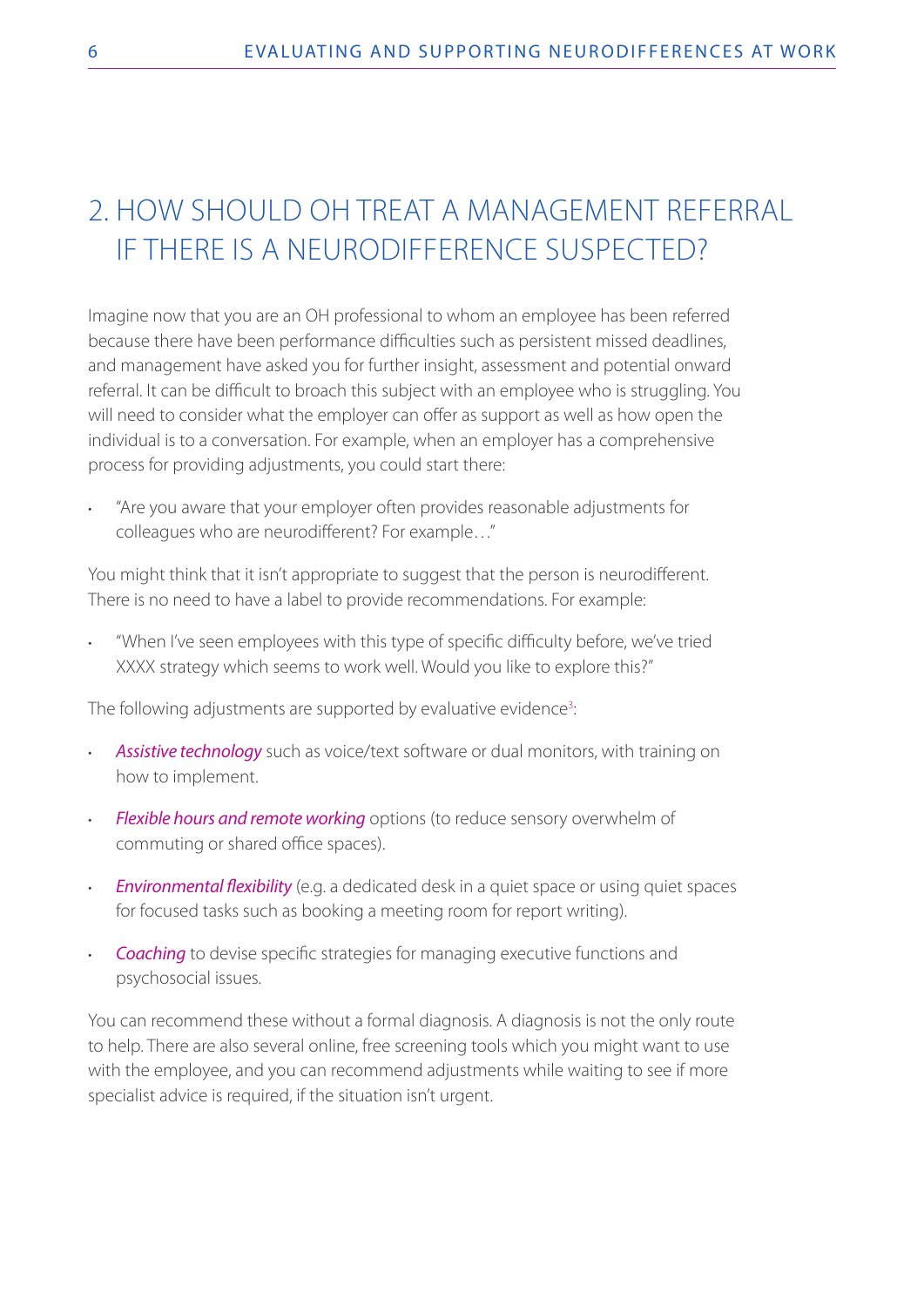If you judge that a diagnosis is the right avenue for the situation, OH practitioners could broach the subject like this:

• "I notice that you excel at XYZ, but often struggle with ABC. This sometimes indicates neurodifferences, would you like support to explore that further?"

It is important to note that only management can make the initial decision as to whether they feel your recommendations for adjustments are reasonable.

A final decision on reasonableness can only be made in a court of law. However, if there is a legal dispute, your recommendations are likely to be evaluated and assessed in a tribunal hearing and therefore it is recommended that you seek referral to a specialist if you feel out of your depth.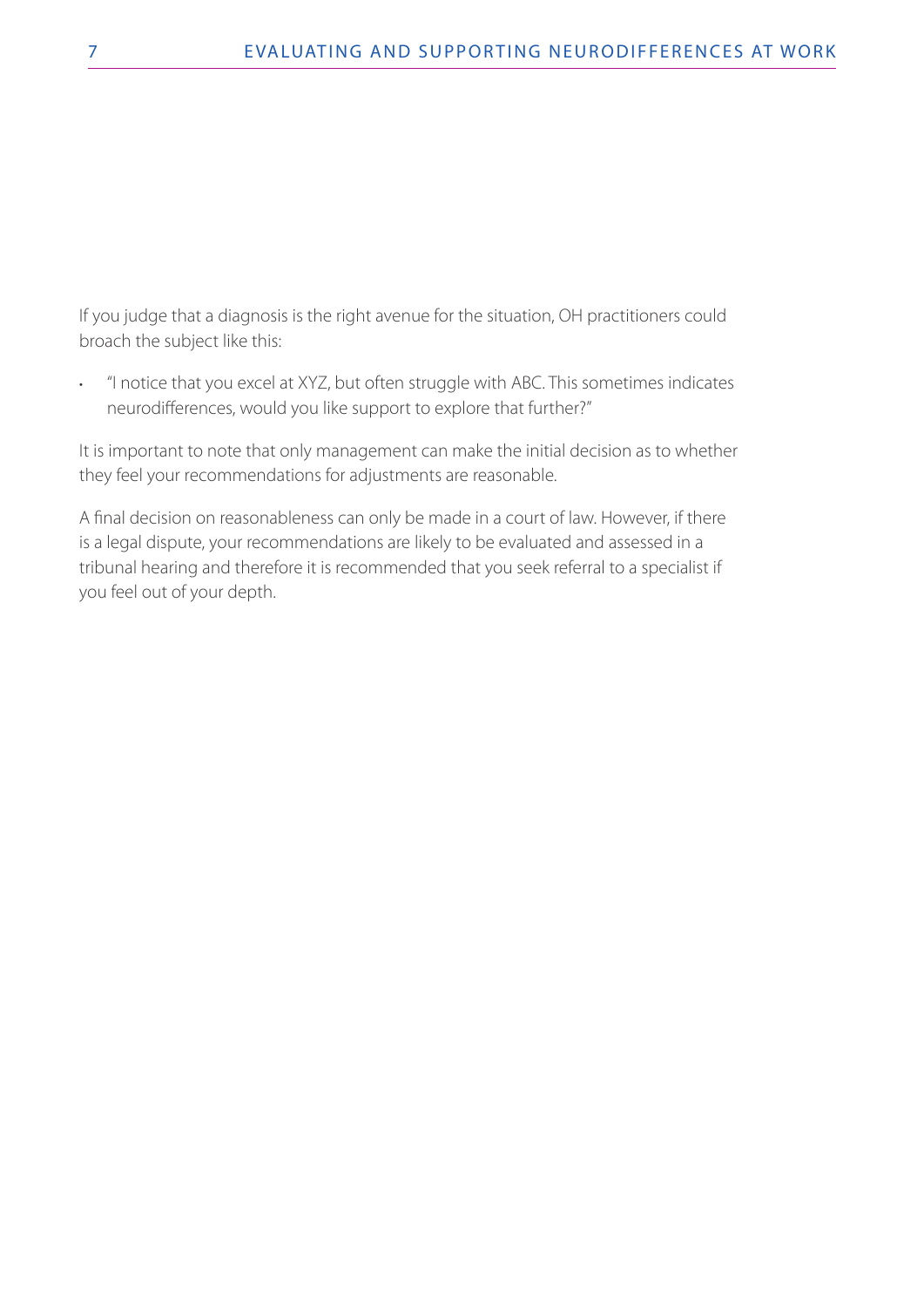# 3. WHEN SHOULD OH RECOMMEND A DIAGNOSTIC ASSESSMENT?

In many organisations, formal diagnosis is required before any adjustments are made (a 'gatekeeping' approach). However, diagnosis is expensive and may take a few weeks/ months, meanwhile performance and relationships suffer. For day-to-day performance issues, a 'stepped approach' is recommended, as follows:

- **1.** Upon identification of need or informal self-diagnosis, an initial screening conversation to ascertain if there are any adjustment strategy options already available, such as remote working, technology and coaching. This could be done using an online screening tool or checklist, with a manager, HR, or with a generalist OH professional interview.
- **2.** If this is insufficient to improve performance, escalate to a specialist review, which can be done remotely.
- **3.** If this is insufficient, escalate to a workplace needs assessment, in situ, so that the environment can be assessed as well as the individual. These should include interviews with both employee and employer.
- **4.** If this is insufficient and a diagnosis has not been formally made, then a diagnosis would be recommended at this point, to find out if there are any other underlying conditions contributing.

The irony of the gatekeeping approach is that the adjustment costs could be less than the cost of the assessment! However, you should skip straight to the workplace needs or diagnostic assessment if there is imminent risk of job loss or if under performance is risking safety in any way: a stepped approach should not be used to delay or avoid meeting the needs of disabled employees. The OH role here is to assess the urgency and severity, and to be empowered to make simple adjustment recommendations within remit, rather than to feel no action can be taken until further specialised assessment is complete.

The most important thing to remember is that you do not need a diagnosis for the Equality Act to apply, only evidence that the individual's difficulties are chronic and substantial (affecting normal day-to-day activities) and long-term (difficulties spanning a period of 12 months or more). There are links to Case Law examples provided at the end of this document, which show how difficult it is to assert that an individual has no right to Equality Act protection without a diagnosis. Beyond diagnosis, there is reasonable consistency suggesting that neurominorities are likely to sufficiently justify Equality Act protection as disabilities. Therefore, it is also reasonable to assume that a suspected neurominority will require reasonable adjustments until proven otherwise.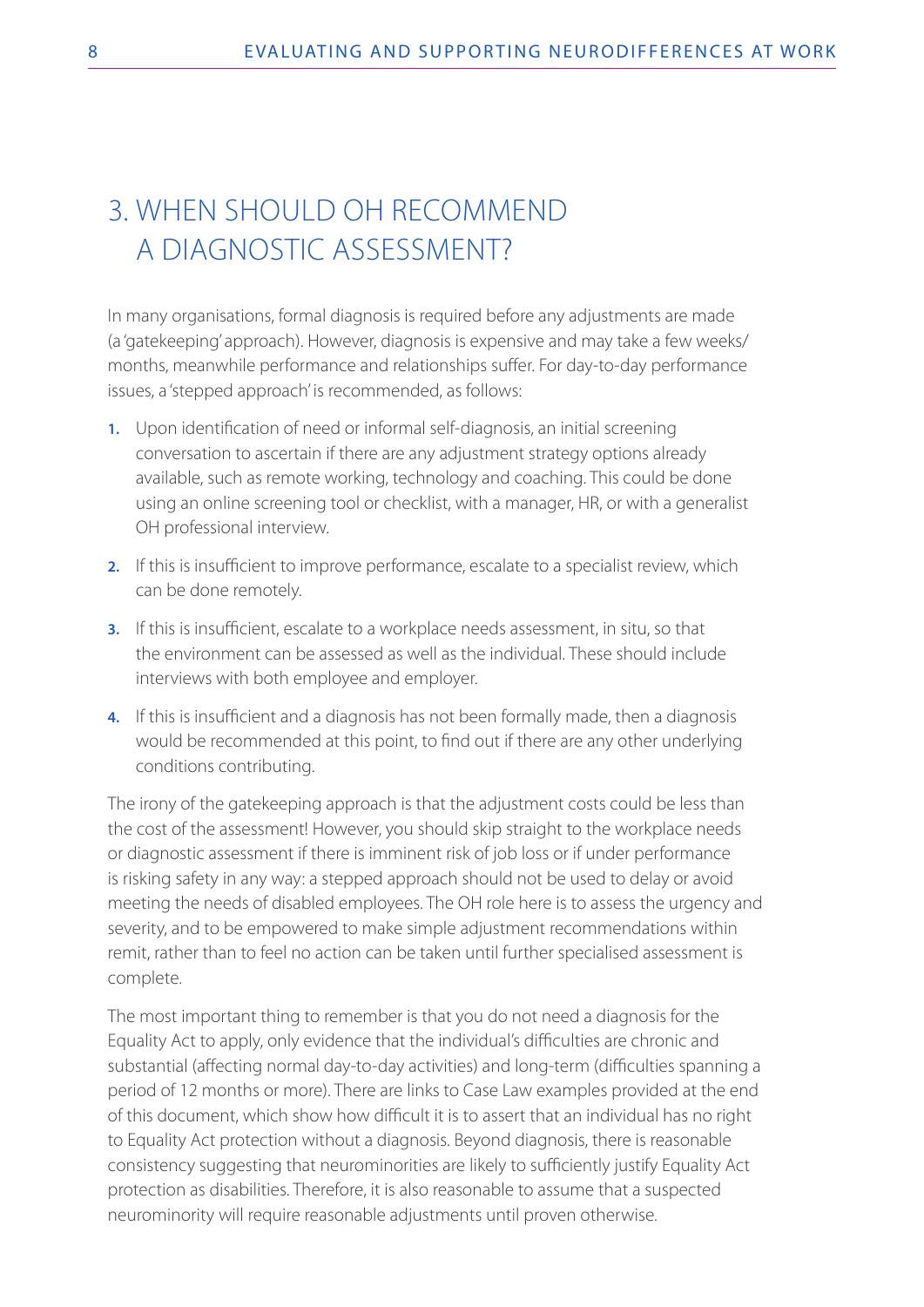Neurominorities experience typical everyday difficulties in memory, communication (written or verbal) and learning; these are likely to be the basis for asserting disability as a protected characteristic. OH should never report categorically that an employee is or is not disabled within the Equality Act definition, since that is a legal not a medical question, but should advise the employer with consent whether the employee has an impairment which is long term and has a substantial adverse effect on normal day to day activities. It is acceptable to report that it is likely/unlikely that they are disabled.

If funds are limited, it may be better to avoid a formal diagnosis and accept selfdiagnosis and performance difficulties at face value. Instead, you can conduct or request a specialist workplace need assessment (WPNA). A WPNA cross references the particular aspects of performance difficulty (as presented by employee and employer) with potential adjustments (such as technology, flexible hours, coaching) and makes recommendations. The Equality Act requires us to do due diligence in exploring all possible, affordable adjustments before determining that the individual cannot deliver the job role; this is how "reasonable" is defined. There is obviously less expectation on smaller businesses with smaller budgets, so use your discretion to consider whether you can make recommendations yourself or whether you need to bring in more expertise.

With neurominorities, change and transitions can take longer to bed in, so be sure to give any new adjustments time to work, before deciding whether they were adequate. Four to 12 weeks is recommended as best practice, depending on context, though this has not been legally or academically challenged. So, again, management discretion will apply here.

Also be very careful about interpreting management reports of performance. If reports are based on subjective, single manager assessments it can be open to abuse and discrimination. It is easy to discriminate against people who communicate differently, and to make assumptions about them. This is a major legal risk. If you are unsure about this, a viable recommendation is co-coaching, where both manager and employee are coached at the same time, or team training to build awareness.

However, If the assessment and adjustment process is genuine, thorough, and includes referral to appropriate specialists, it is likely to be considered sufficient in any legal dispute. Outplacement counselling (a process to help employees find their next role when they exit) or offering alternative roles can be considered if the adjustments process does not result in performance improvement.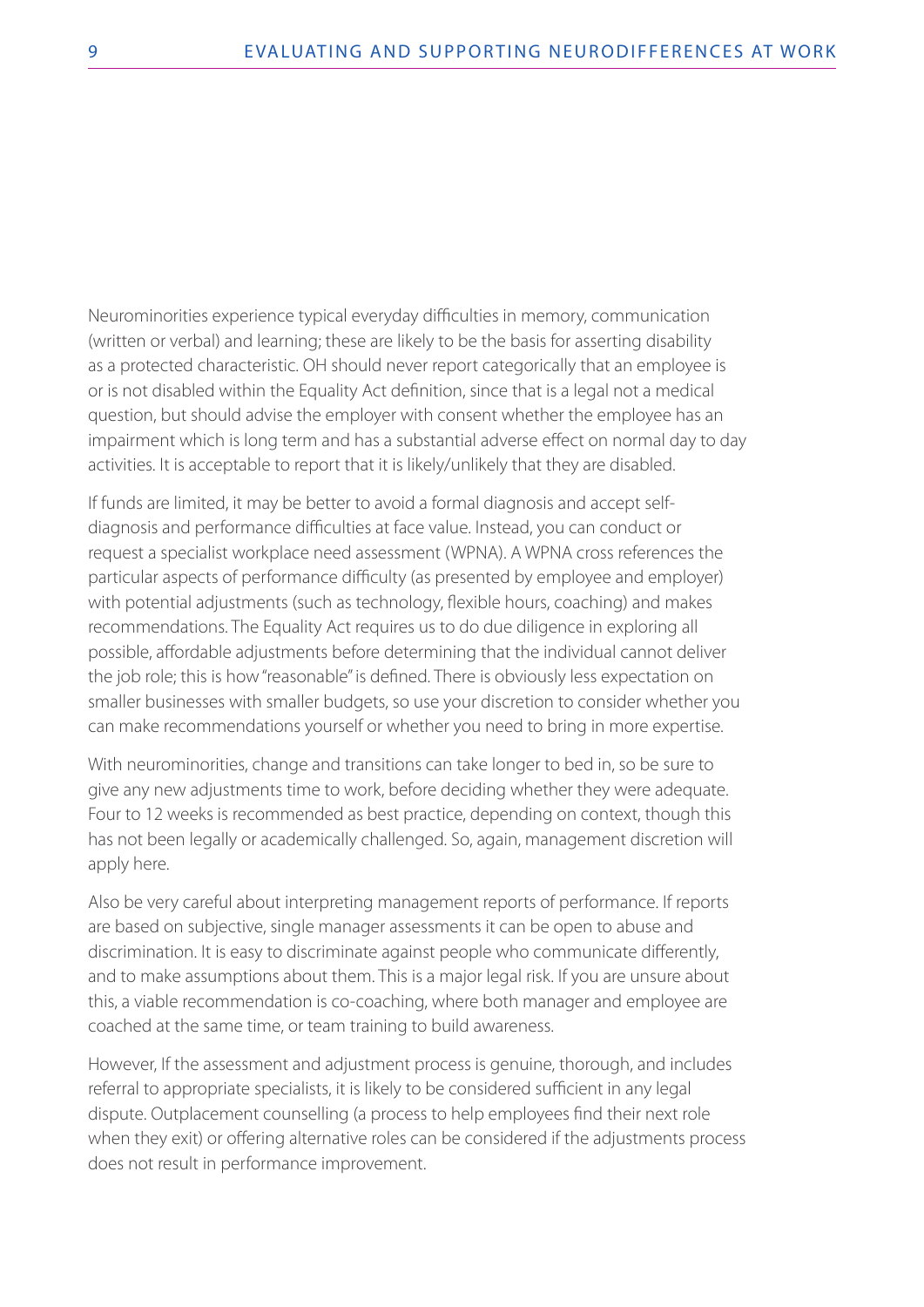## 4. HOW SHOULD OH RECOMMEND COMMISSIONING A SERVICE FROM A SPECIALIST?

- **1. REGULATION**. You need to ensure that a diagnostic professional is appropriately registered with the HCPC, the GMC or PATOSS. Both the BPS and SASC provide regular updates on conducting assessments for neurominorities, these can be checked and referred to if you are not sure<sup>18</sup>. Approach the same way you would for any other commission – check insurance, GDPR, ICO registration etc. Anyone providing must be appropriately trained and certified in using the testing equipment, for example Psychologists must be on the [Register of Qualified Test Users](https://ptc.bps.org.uk/register-qualifications-test-use-rqtu/search-rqtu) for using psychometric tools and have undertaken additional training for specialist assessment tools such as those for ADHD/Autism. Psychiatrists are needed to recommend medication for ADHD, this cannot be done by a psychologist or teacher. Psychologists, OH and teachers should also be referring to appropriate medical/ clinical support when conditions such as Bipolar Disorder, brain injury or trauma are suspected or disclosed.
- **2. UNREGULATED PROVIDERS**. There are no guidelines or limits on who can provide workplace needs assessments, coaching and awareness training, but OH professionals are advised to apply caution when referring to suppliers here. For example, those who assert coaching expertise without coaching qualifications may not provide an adequate service and there is no recourse to complaint for unregistered operatives. Question the governance, experience and training of anyone you are recommending. Check how they present the effectiveness of their services, whether they rely on anecdotal reports only or have a more rigorous method of quality assurance. When recommending assistive technology trainers, the [British Assistive Technology Association](https://www.bataonline.org.uk/members/directory) keeps a list of possible suppliers. Should specialist referral recommendations ever be reviewed in a court setting, would they stand up to scrutiny? The courts use the 'man on the Clapham omnibus' test to determine if a person was an appropriate expert – i.e. does the specialist you are taking advice from have enough credibility that an ordinary person on a bus would recognise them as such?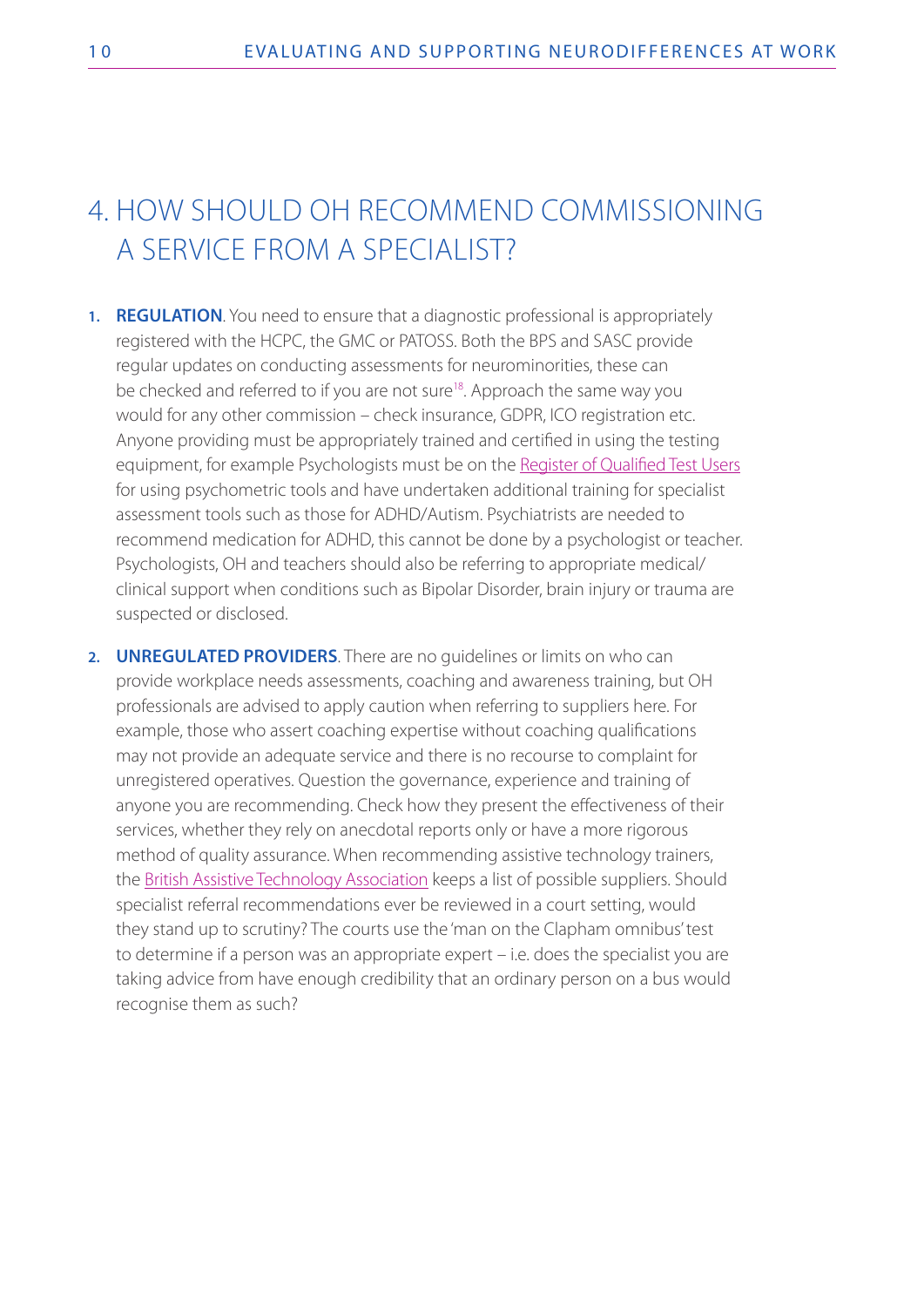- **3. CREDIBILITY**. The specialist/specialist company need to have appropriate workplace experience. If you, as an employer or employer's representative, are commissioning a report/service, will it be adult appropriate? Will it be workplace contextualised rather than purely educational or clinical? Consider if those offering HR consulting and awareness training have management or HR credentials, such as being a member of the Chartered Institute of Personnel and Development, and can offer legally contextualised advice on adjustments and policy. Ensure that the professional has appropriate training in and/or experience of the OH and human resources implications for their analysis, enough to understand the employment implications of the diagnosis and make appropriate signposting.
- **4. PSYCHOLOGICAL SAFETY.** When an employer is requiring an assessment or coaching, the individual can feel obliged to submit to scrutiny to retain their job. It's very important that the professional knows how to tread the line with client confidentiality and supporting vulnerable people during an identity changing process. Like any consumer process, remember you can ask to "try before you buy" and review an example assessment report. You can arrange a "chemistry session" for the employee and their assessor if they are nervous, to ensure a positive experience. You can ask for explanations and changes if you need more detail or an explanation of terms. For example, Psychologists should be available to ask questions that come up in preparation or follow up to a diagnosis; the assessment and report are not single events, they are part of process. Coaches should be providing notes for employees and can be asked to summarise reports to employers, with permission from employees. Records are important in coaching for disability support in case there is a need to evaluate the employer's adjustment provision in a Court of Law.
- **5. PAYMENT**. There is no fixed guidance on who should pay for the report, if disability eligibility is disputed. However, given that Case Law is reasonably consistent that Equality Act provision applies to neurominorities, it is advisable that an employer should pay to minimise the risk of later being found in breach of duty and show that they have operated in good faith towards the employee. However, as above, the cost of most reasonable adjustments is low, so it is potentially better to direct employers with limited funds to solving the problem rather than naming it.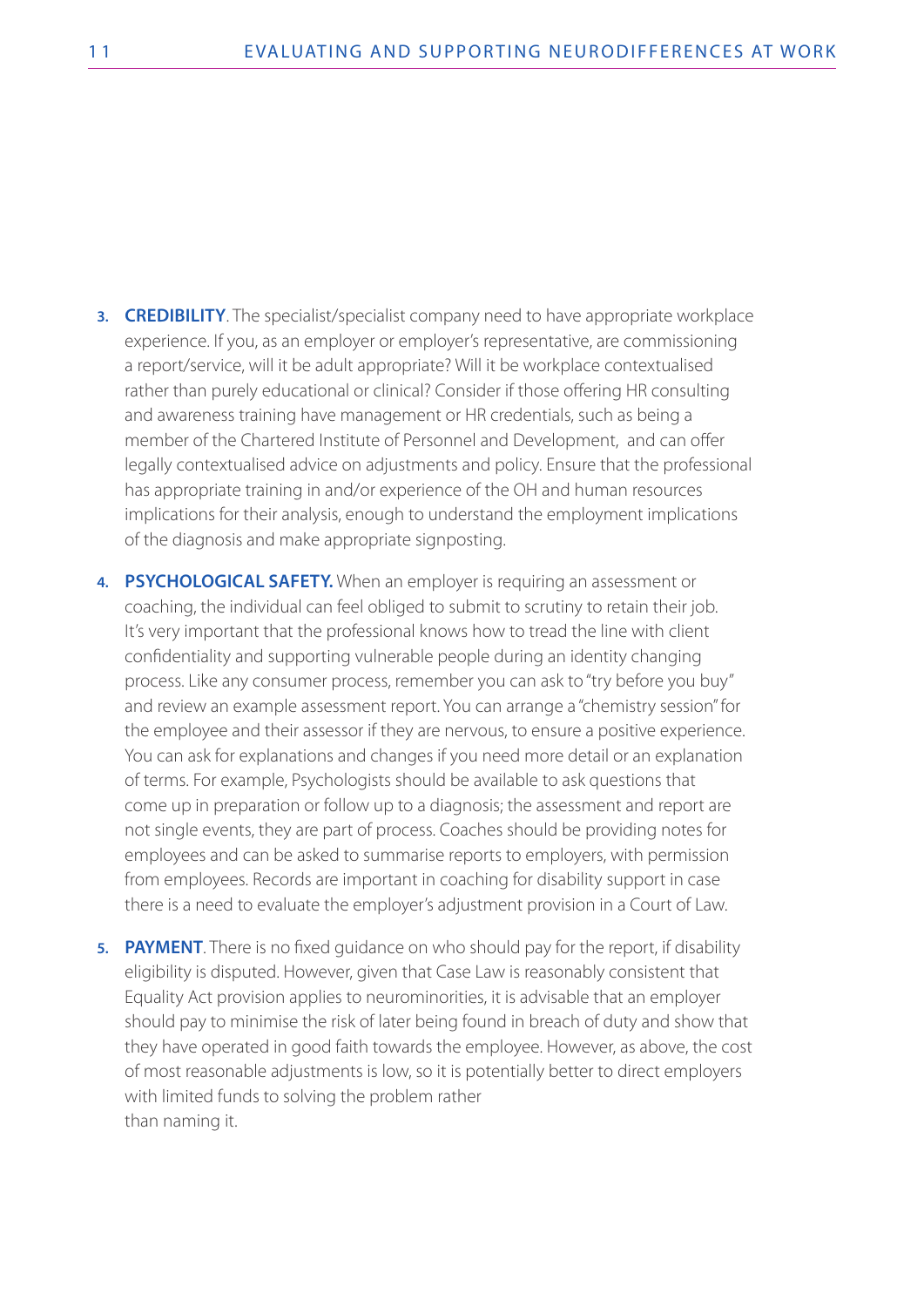## 5. DATA AND CONSENT

Seeking an expert report is no different to any other medical referral in that an employee must provide consent and the Data Protection Act applies. The employee must give consent (common law) to be examined by the expert and for the report to be disclosed to OH. Consent should ideally be written for reasons of evidence, though oral consent is valid if properly recorded and documented by the practitioner. Good governance is essential for any specialist provider; for example, check that they are registered with the Information Commissioner's Office and have sound policies on data, confidentiality, complaints, and quality assurance accreditation such as the British Standards Institute for technology or quality management.

Once the referral is made, the specialist assessor will be beholden to their own standards around data and consent, which may mean they are unable to share full results with OH. In most cases, OH and the specialist will share some details as part of the OH care being provided; however, this does not extend to employers. OH need consent under common law and the Data Protection Act 2018 to report to the employer (health professionals also have an ethical duty of confidence). Psychologists are also bound by their professional practice guidance, and regulated by the Health and Care Professionals Council.

Summary reports, following Caldicott principles<sup>19</sup>, are recommended which state that information should only be shared with who 'needs to know'. For example, an assessor should give the client first sight of the report and talking it through if needs be, before sending an abridged version to you. You don't need their raw scores or IQ scores any more than you would need to review an MRI scan in detail if a medical practitioner told you someone had a tumour or receive detailed notes on traumatic experiences if a mental health professional confirmed a diagnosis of PTSD.

Restrictions on report details is recommended best practice from the British Psychological Society in assessment of adults<sup>20,21</sup>. The BPS guidelines are clear that an end user is the 'client', irrespective of who is funding the assessment. As such, consent can be withdrawn on the part of the employee at any time, so it is important to establish good relationships as above. An employee may not wish for their employer to be informed of their diagnosis; this is also within the boundaries of their rights. However, you can still provide useful recommendations on adjustments, which may alleviate performance concerns.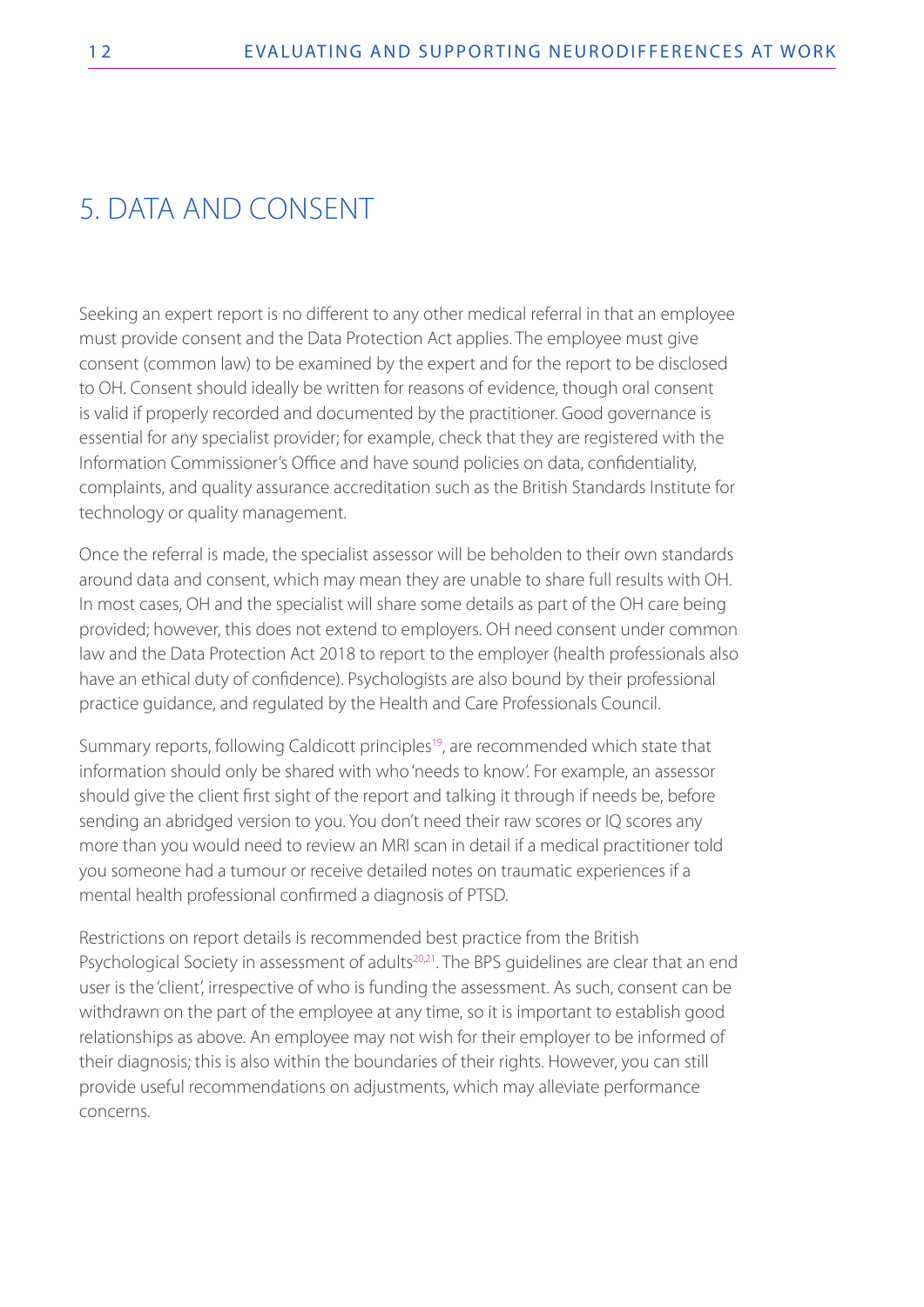# 6. FURTHER RESOURCES

[ADHD Foundation](https://adhdfoundation.org.uk/)

[National Autistic Society](https://www.autism.org.uk/)

[British Dyslexia Association](https://www.bdadyslexia.org.uk/)

[Dyspraxia Foundation](https://dyspraxiafoundation.org.uk/)

[Tourette's Action](https://www.tourettes-action.org.uk/)

[Find a Psychologist](https://www.bps.org.uk/public/find-psychologist)

[Find a specialist teacher](https://www.patoss-dyslexia.org/About-the-Tutor-Index)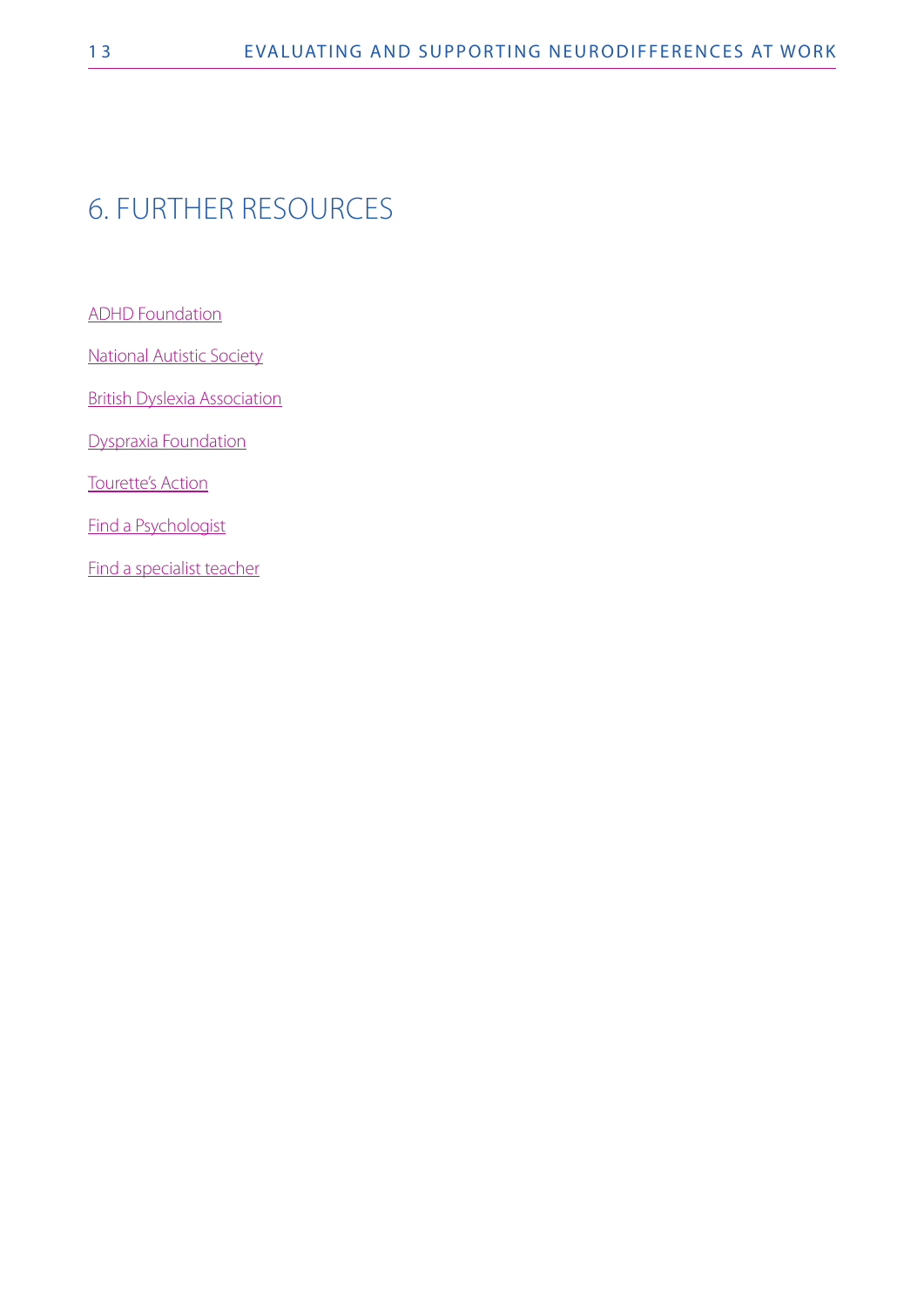## **REFERENCES**

- **1.** Doyle N. Neurodiversity at Work: a biopsychosocial model and the impact on working adults. Br Med Bull. 2020;(135):1-18.
- **2.** CIPD. Neurodiversity at Work. London; 2018. [https://www.cipd.co.uk/Images/](https://www.cipd.co.uk/Images/neurodiversity-at-work_2018_tcm18-37852.pdf) [neurodiversity-at-work\\_2018\\_tcm18-37852.pdf](https://www.cipd.co.uk/Images/neurodiversity-at-work_2018_tcm18-37852.pdf)
- **3.** Doyle N. Neurodiversity at Work. In: BPS, ed. Psychology At Work:Improving Wellbeing and Productivity in the Workplace. Leicester: British Psychological Society; 2017:44-62. doi:ISBN 978-1-85433-754-2
- **4.** BDF. Neurodiversity Toolkit. London, UK; 2020. <https://businessdisabilityforum.org.uk/knowledge-hub/toolkits/neurodiversity-toolkit/>
- **5.** United Kingdom Parliament. Equality Act. United Kingdom; 2010. [http://www.](http://www.legislation.gov.uk/ukpga/2010/15/introduction) [legislation.gov.uk/ukpga/2010/15/introduction](http://www.legislation.gov.uk/ukpga/2010/15/introduction)
- **6.** Doyle N, McDowall A. Diamond in the rough? An 'empty review' of research into 'neurodiversity' and a road map for developing the inclusion agenda. Equal Divers Incl An Int J. 2021;0(0).
- **7.** Logan J. Dyslexic entrepreneurs: the incidence; their coping strategies and their business skills. Dyslexia. 2009;15(4):328-346.
- **8.** Leather C, Hogh H, Seiss E, Everatt J. Cognitive functioning and work success in adults with dyslexia. Dyslexia. 2011;17(4):327-338. doi:10.1002/dys.441
- **9.** von Karolyi C, Winner E, Gray W, Sherman GF. Dyslexia linked to talent: Global visualspatial ability. Brain Lang. 2003;85(3):427-431.
- **10.** Eide B, Eide F. The Dyslexic Advantage. New York, NY: Plume; 2011.
- **11.** Grant D. The Psychological Assessment of Neurodiversity. In: Pollak D, ed. Neurodiversity in Higher Education. Chichester, UK: Wiley-Blackwell; 2009:33-62.
- **12.** Sedgwick JA, Merwood A, Asherson P. The positive aspects of attention deficit hyperactivity disorder : a qualitative investigation of successful adults with ADHD. 2019:241-253.
- **13.** White HA, Shah P. Uninhibited imaginations: Creativity in adults with Attention-Deficit/Hyperactivity Disorder. Pers Individ Dif. 2006;40(6):1121-1131. doi:10.1016/j. paid.2005.11.007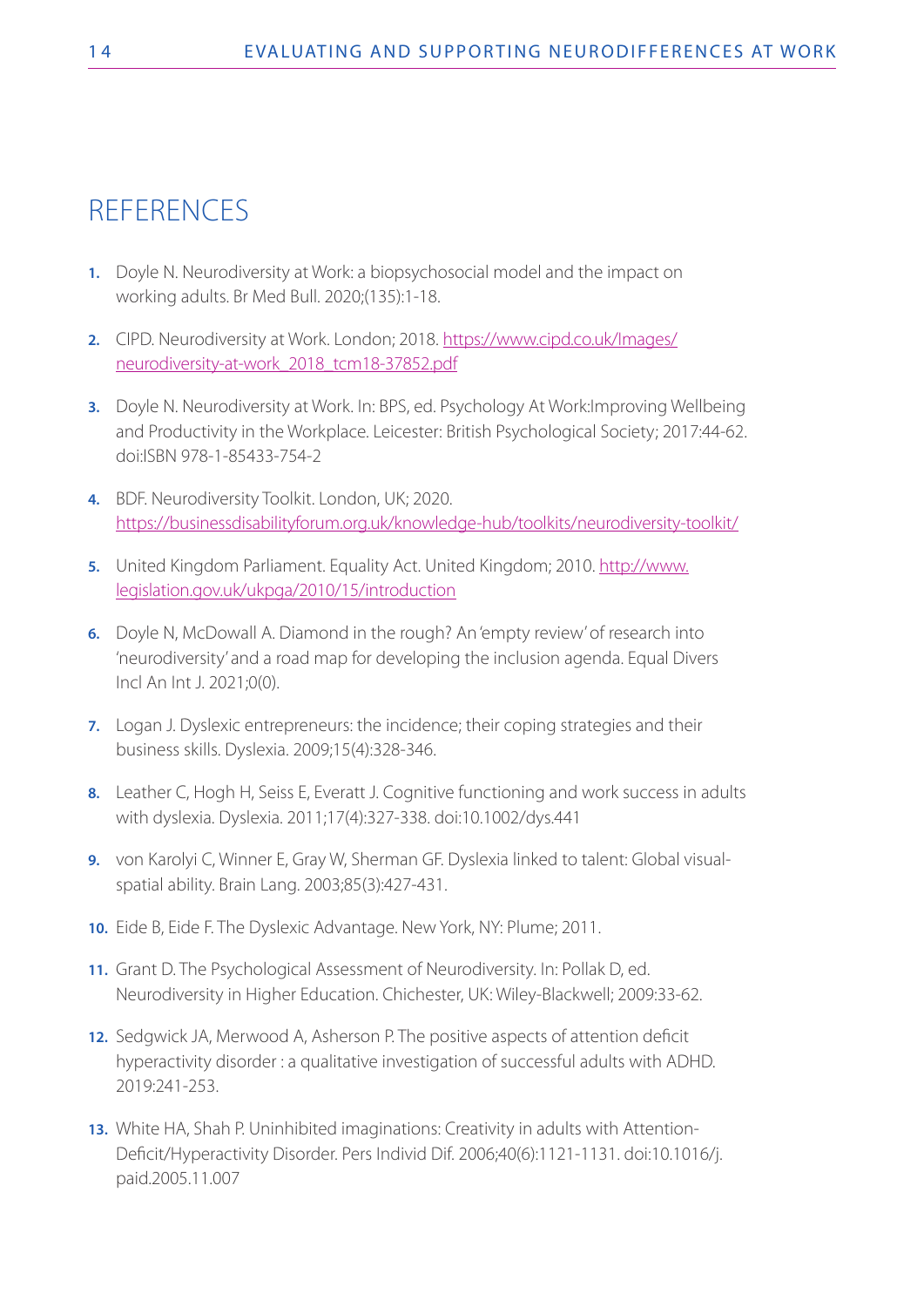- **14.** Armstrong T. The Power of Neurodiversity. Cambridge, MA: De Capo; 2010.
- **15.** Meilleur AAS, Jelenic P, Mottron L. Prevalence of Clinically and Empirically Defined Talents and Strengths in Autism. J Autism Dev Disord. 2015;45(5):1354-1367. doi:10.1007/s10803-014-2296-2
- **16.** Averns D, Jakubec SL, Thomas R, Link A. Working With Uniqueness: Optimizing Vocational Strengths for People With Tourette Syndrome and Co-Morbidities. Procedia - Soc Behav Sci. 2012;47(2000):1426-1435. doi://dx.doi.org/10.1016/j. sbspro.2012.06.837
- **17.** Dye C. A verbal strength in children with Tourette syndrome? Evidence from a nonword repetition task. Brain Lang. 2016;160:61.
- **18.** SASC. Format for a Post-16 Diagnostic Assessment Report for Specific Learning Difficulties. London, UK; 2021.<https://www.sasc.org.uk/Downloads.aspx>
- 19. NDG. The Eight Caldicott Principles. London, UK; 2020. [https://assets.publishing.](https://assets.publishing.service.gov.uk/government/uploads/system/uploads/attachment_data/file/942217/Eight_Caldicott_Principles_08.12.20.pdf) [service.gov.uk/government/uploads/system/uploads/attachment\\_data/file/942217/](https://assets.publishing.service.gov.uk/government/uploads/system/uploads/attachment_data/file/942217/Eight_Caldicott_Principles_08.12.20.pdf) [Eight\\_Caldicott\\_Principles\\_08.12.20.pdf](https://assets.publishing.service.gov.uk/government/uploads/system/uploads/attachment_data/file/942217/Eight_Caldicott_Principles_08.12.20.pdf)
- **20.** BPS. Practice Guidelines Third Edition. Br Psychol Soc. 2017;(August):1-89. [https://](https://www.bps.org.uk/sites/bps.org.uk/files/Policy  Files/BPS Practice Guidelines (Third Edition).pdf ) [www.bps.org.uk/sites/bps.org.uk/files/Policy - Files/BPS Practice Guidelines \(Third](https://www.bps.org.uk/sites/bps.org.uk/files/Policy - Files/BPS Practice Guidelines (Third Edition).pdf )  [Edition\).pdf](https://www.bps.org.uk/sites/bps.org.uk/files/Policy - Files/BPS Practice Guidelines (Third Edition).pdf )
- **21.** McLoughlin D, Doyle N. The Psychological Assessment of Adults with Specific Performance Difficulties at Work. Leicester: British Psychological Society; 2013. [https://www.bps.org.uk/sites/bps.org.uk/files/Policy/Policy - Files/DOP Psychological](https://www.bps.org.uk/sites/bps.org.uk/files/Policy/Policy - Files/DOP Psychological Assessment of Adults with Specific Difficulties.pdf)  [Assessment of Adults with Specific Difficulties.pdf](https://www.bps.org.uk/sites/bps.org.uk/files/Policy/Policy - Files/DOP Psychological Assessment of Adults with Specific Difficulties.pdf)
- **22.** Singer J. "Why can't you be normal for once in your life?" From a problem with no name to the emergence of a new category of difference. In: Corker M, French S, eds. Disability Discourse. Buckingham, UK: Open University Press; 1999:59-67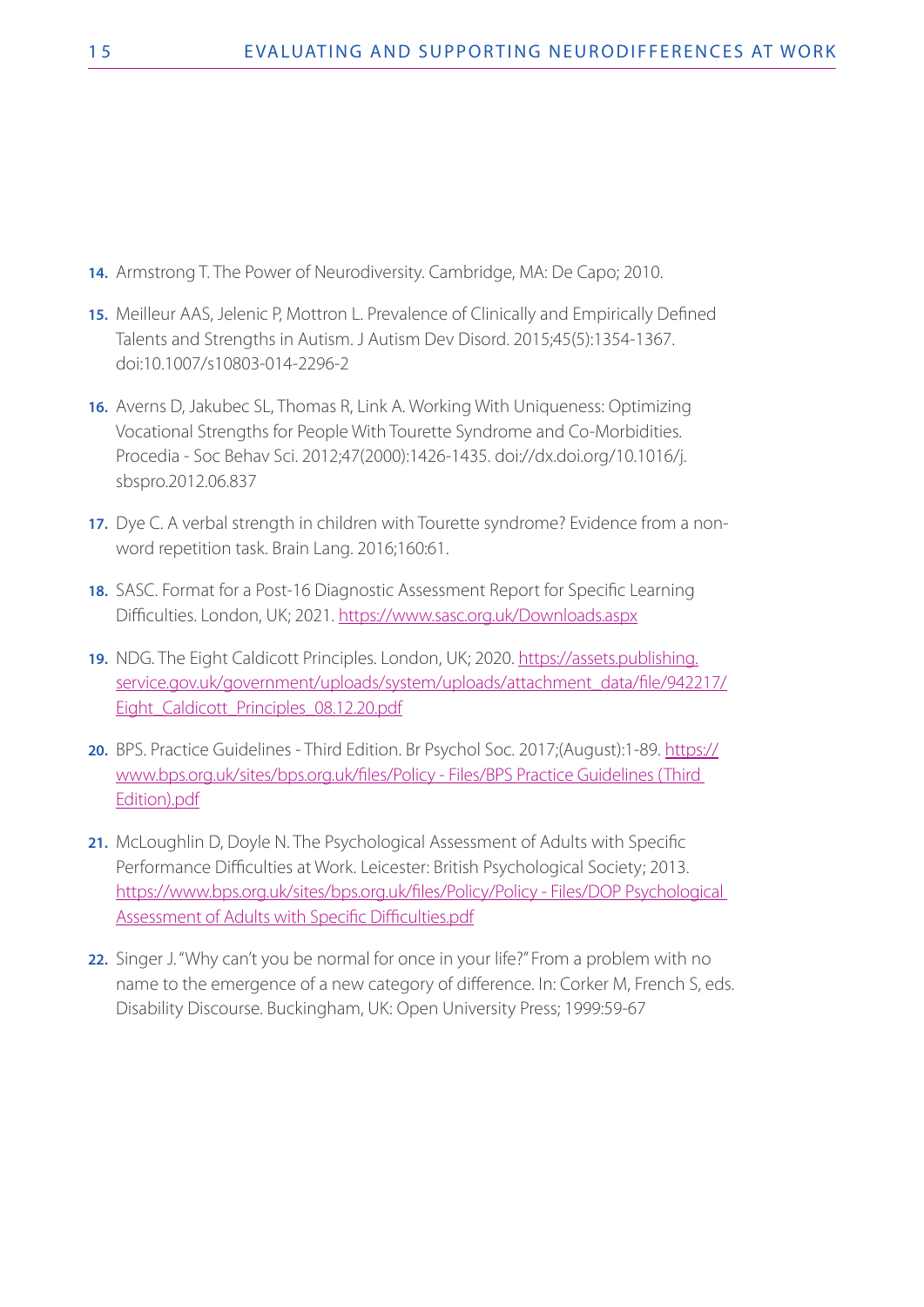## APPENDIX 1: GLOSSARY

The following glossary of terms in current use is subject to the caveat that terms evolve and change as part of the developing biopsychosocial understanding of neurodiversity. Neurominorities bear the hallmark of a human rights movement, and as with similar movements such as the Deaf community and LGBTQIA2S+, they assert the right to define their nomenclature. Just as we expect to maintain awareness and educate ourselves on the preferred terms of other protected conditions, we need to with neurodiversity. And, just as some women select the term Lesbian, Gay woman or Queer woman, there is disagreement within the Neurodiversity community as to which terms are best. OH practitioners are advised to enquire as to language preferences where appropriate, defer to individual choice and caveat written documents as we have done here. OH practitioners are also advised to listen for and learn updated language preferences and new terms as they emerge. If you use a term that someone doesn't like, just with any other protected condition, it is appropriate to apologise, correct your speech and move on. Feeling nervous about getting it wrong is natural, but an honest attempt and a quick pivot where needed should facilitate positive conversations in most interactions.

| <b>Term</b>                                                                                             | <b>Rationale</b>                                                                                                                                                                                                                                                                                                                                               |
|---------------------------------------------------------------------------------------------------------|----------------------------------------------------------------------------------------------------------------------------------------------------------------------------------------------------------------------------------------------------------------------------------------------------------------------------------------------------------------|
| <b>Condition first</b><br>language<br>(i.e. disabled people<br>rather than people with<br>disabilities) | Though the person-first language, developed in the 80s and 90s was<br>designed to draw attention to the humanity of disabled people, it is no<br>longer in vogue. The current preference elicits the social model, in that<br>people are disabled by their environment, rather than a disability being<br>something you have at the individual level.          |
| <b>Condition or difference</b>                                                                          | As opposed to Disorder. Though many experience their difference as<br>disorder, we should avoid making assumptions of deficit and distress,<br>mindful that our position as professional will be pivotal in framing the<br>experience of those with whom we work. When we frame in the negative,<br>this can be self-fulfilling for those who are in our care. |
| Autism/Autistic/Autist                                                                                  | As opposed to Autistic Spectrum Disorder, Asperger's, on the spectrum<br>or any other variation, this phrase is preferred though many people still<br>identify as Asperger's or Aspie.                                                                                                                                                                         |
| Dyslexic, Dyspraxic,<br><b>Dyscalculic, Dyspraphic</b>                                                  | As opposed to "person with dys*". The term Developmental Coordination<br>Disorder (or DCD) is referred to as an alternative to Dypraxia, however<br>Dyspraxic people prefer the term Dyspraxia.                                                                                                                                                                |
| <b>ADHDer/Touretter</b>                                                                                 | These conditions are not easy to take out of person-first language,<br>however some people with lived experience use these adaptations, others<br>may continue to use person with ADHD/Tourette's.                                                                                                                                                             |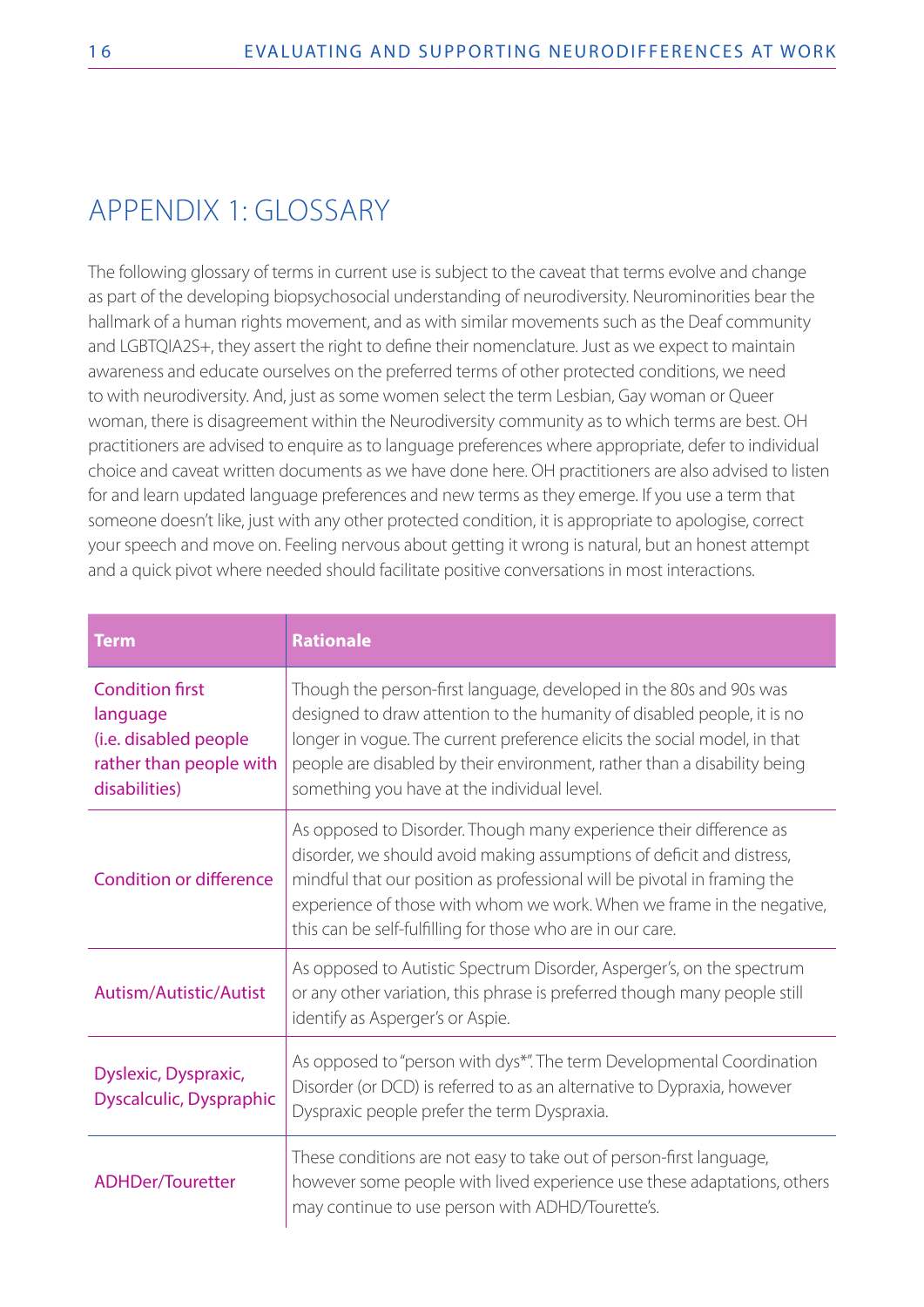| <b>Term</b>                          | <b>Rationale</b>                                                                                                                                                                                                                                                                                                                                                                                                                                                                                                                                                                                                                                                                                                                           |
|--------------------------------------|--------------------------------------------------------------------------------------------------------------------------------------------------------------------------------------------------------------------------------------------------------------------------------------------------------------------------------------------------------------------------------------------------------------------------------------------------------------------------------------------------------------------------------------------------------------------------------------------------------------------------------------------------------------------------------------------------------------------------------------------|
| Neurodiversity                       | A feature of the whole species and not a synonym for disability. <sup>22</sup>                                                                                                                                                                                                                                                                                                                                                                                                                                                                                                                                                                                                                                                             |
| Neurominority/<br>neurodifferences   | An umbrella term. These are more frequently chosen in place of Specific<br>Learning Disabilities (SpLD) or Neurodevelopmental Disorders for the<br>same reason as the use of condition vs disorder, i.e. to infer neutrality and<br>create space for a balanced narrative. Additionally, unpublished research<br>conducted by the British Psychological Society's (BPS) Neurodiversity<br>Working Group in 2015 and 2019 found that the older terms were<br>preferred by less than 10% of those with lived experience (2015, N=115;<br>2019, N=267). This survey is currently being repeated and will be<br>published, so you can stay up to date on evolving language by research<br>and checking with professional bodies and charities. |
| Neurodiverse (/<br>neurodifferent)   | To refer to an individual, referring to the diversity at the individual level<br>within the spiky profile. This term is not favoured by all, in particular the<br>BPS survey indicated that Autistic people and those from USA/Australia do<br>not identify with this term.                                                                                                                                                                                                                                                                                                                                                                                                                                                                |
| Neurodivergent<br>(/neurodifferent)  | To refer to an individual, noting the divergence from neurotypicality.<br>This term is also sometimes contentious, potentially favoured by ADHD/<br>Dyslexic communities.                                                                                                                                                                                                                                                                                                                                                                                                                                                                                                                                                                  |
| Person with learning<br>disabilities | In learning disability communities those with lived experience still prefer<br>the person-first language.                                                                                                                                                                                                                                                                                                                                                                                                                                                                                                                                                                                                                                  |
| Low/High/Additional<br>needs         | Used instead of high/low functioning, a phrase has been used to separate<br>Autistic people in to two categories, typically those with or without<br>cooccurring Learning Disability. The phrase has been widely criticised for<br>framing "functioning" from the neuronormative position and minimising<br>the human value of those with lower IQs. Additionally, it does not take<br>into account the distress experienced by Autistics with high IQ who "mask"<br>in order to pass for "functioning" and experience high rates of mental ill<br>health and suicide. Use of the word "need" centres the individual rather<br>than the role they play and is therefore more respectful.                                                   |
| Capitalisation                       | Similarly to the Deaf community and Black community, where the<br>capitalisation denotes respect and acknowledgement of a group identity<br>that has been marginalised, the capitalisation of Autism, Dyslexia etc.<br>serves to reinforce the autonomy and formal assertion of culture.                                                                                                                                                                                                                                                                                                                                                                                                                                                   |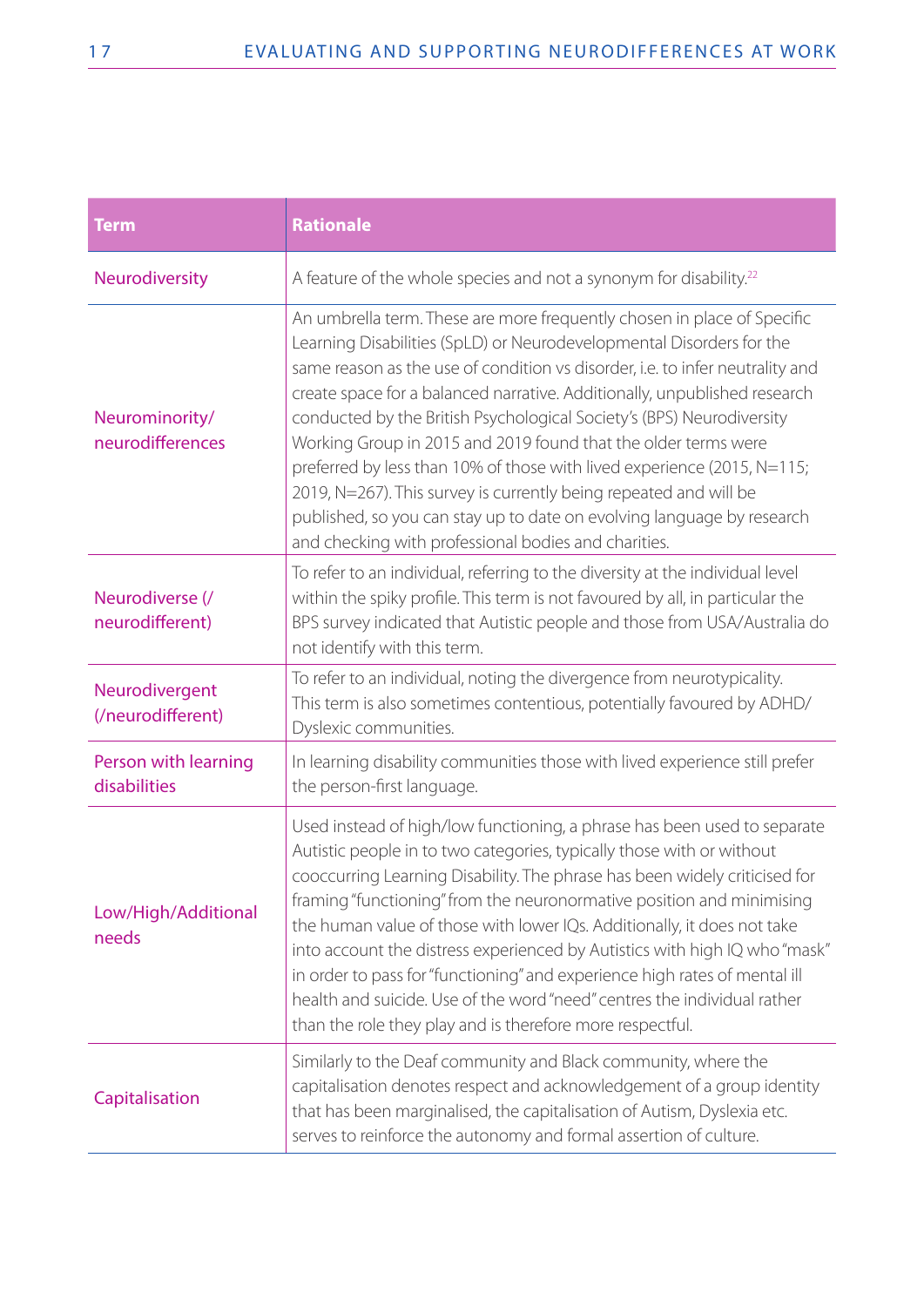## APPENDIX 2: CASE LAW EXAMPLES

*The following accounts relate to employment tribunal (appeal) cases where the claimant has made an appeal against an employer as a consequence of disability discrimination. The full report of these judgements can be found on the government website (please follow the links).*

#### **1. Employment Tribunal Decisions: Disability Discrimination**

*Cases 1-3 are employment tribunals. It is important to note that these are not precedents but examples which may or may not be upheld.*

#### **Case 1**

#### **Mr. P McQueen v General Optical Council**

- Mr McQueen disclosed his neurodifferences when appointed with General Optical Council and adjustments were put in place for some of these such as his dyslexia.
- However, the appeal found General Optical Council failed to make reasonable adjustments for Mr McQueen's Asperger's Syndrome, or even whether he did have Asperger's Syndrome.
- They could not 'get to grips with' the assertion that Mr McQueen had Asperger's as a reason for his conduct at work, or for raging when asked to do a task. This appeal was upheld as Mr McQueen's managers and then HR failed in their duty.

[https://www.gov.uk/employment-tribunal-decisions/mr-p-mcqueen-v-general-optical](https://www.gov.uk/employment-tribunal-decisions/mr-p-mcqueen-v-general-optical-council-2200667-2019)[council-2200667-2019](https://www.gov.uk/employment-tribunal-decisions/mr-p-mcqueen-v-general-optical-council-2200667-2019)

#### **Case 2**

#### **Mr R Pearce Thomas v Pembrokeshire County Council**

- This case considers whether a claimant has a disability as described under the Equality Act 2010.
- Mr Pearce ticked a box on application for his job, stating that he did not have a disability and did not declare his disabilities. He also told his employers that his difficulties were 'mild'.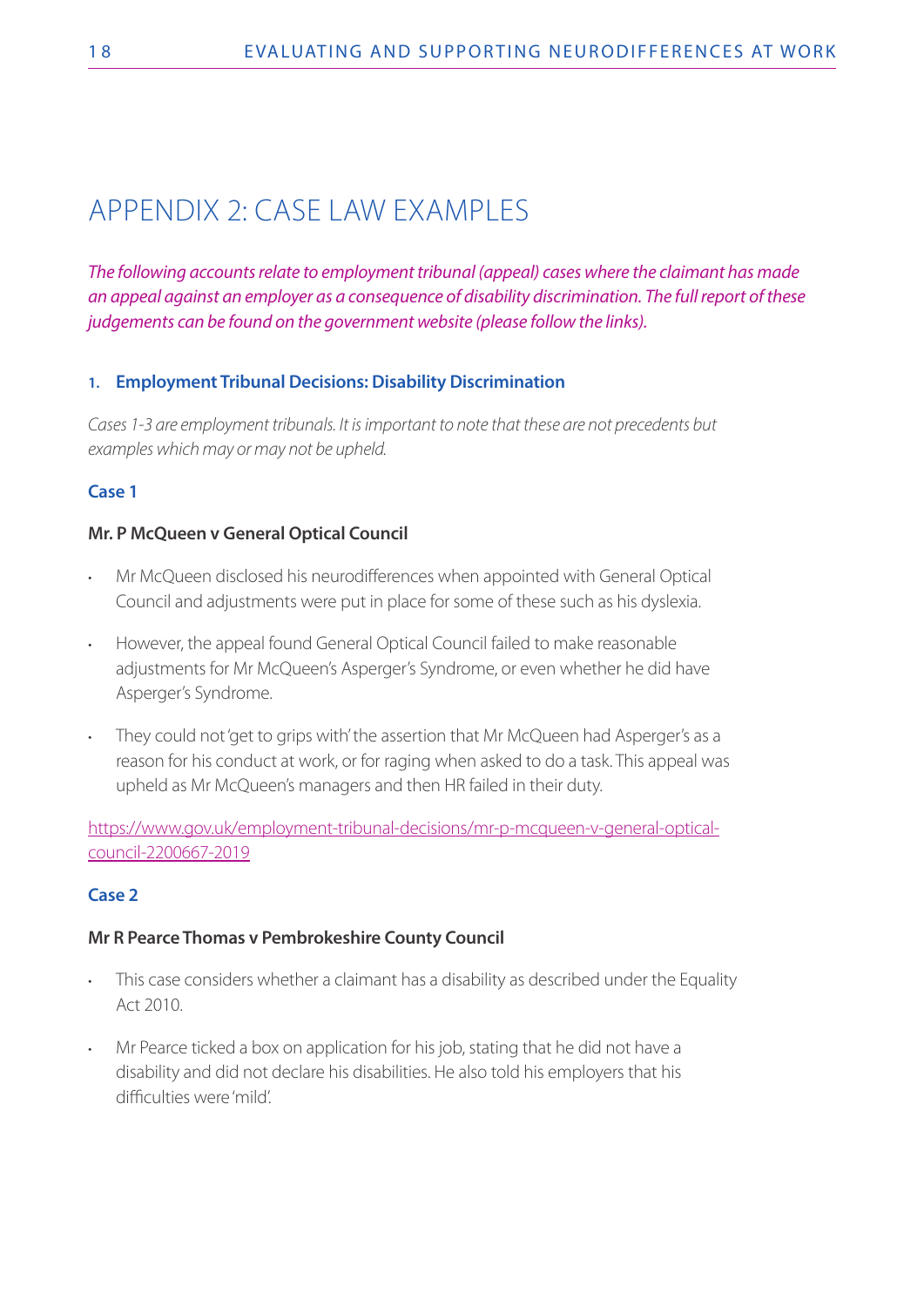- Mr Pearce had previous diagnoses of dyspraxia/DCD alongside autism, which had been assessed during his childhood. Mr Pearce experienced stress and anxiety soon after starting his job.
- The respondent therefore felt that Mr Pearce did not have a disability under the Equality Act as they felt his difficulties were not long term or significant and that his stress and anxiety were not a consequence of any underlying difficulties/disorders.
- The tribunal concluded this was a consequence of his disability as described under the Act. This was seen as regardless of the diagnoses.

[https://www.gov.uk/employment-tribunal-decisions/mr-r-pearce-thomas-v](https://www.gov.uk/employment-tribunal-decisions/mr-r-pearce-thomas-v-pembrokeshire-county-council-1600642-slash-2020)[pembrokeshire-county-council-1600642-slash-2020](https://www.gov.uk/employment-tribunal-decisions/mr-r-pearce-thomas-v-pembrokeshire-county-council-1600642-slash-2020)

#### **Case 3**

#### **Mr T Cox v Lancashire County Council**

- Mr Cox had been employed by the respondent for over 10 years before a formal diagnosis of Asperger's Syndrome was made. During this time, he had been subject to many complaints, warnings and delayed hearings which caused him much stress.
- Mr Cox finally agreed to an assessment for autism as his son had undergone some assessments for ASD. His employers appeared aware of these issues but had failed to put in place support for these difficulties.
- The tribunal found that the respondent that was content to 'stick its head in the sand' about a disability that had been apparent for many years and Mr Cox had to seek a diagnosis at considerable personal expense. Only then did the respondent pay any attention to this issue and seemed extremely reluctant to properly assess Mr Cox's needs and failed to make any reasonable adjustments.

https://assets.publishing.service.gov.uk/media/6102874ed3bf7f044c5159e1/Mr\_T\_Cox\_v [Lancashire\\_County\\_Council\\_-\\_2402124\\_2019\\_\\_\\_2404795\\_2019.pdf](https://assets.publishing.service.gov.uk/media/6102874ed3bf7f044c5159e1/Mr_T_Cox_v_Lancashire_County_Council_-_2402124_2019___2404795_2019.pdf )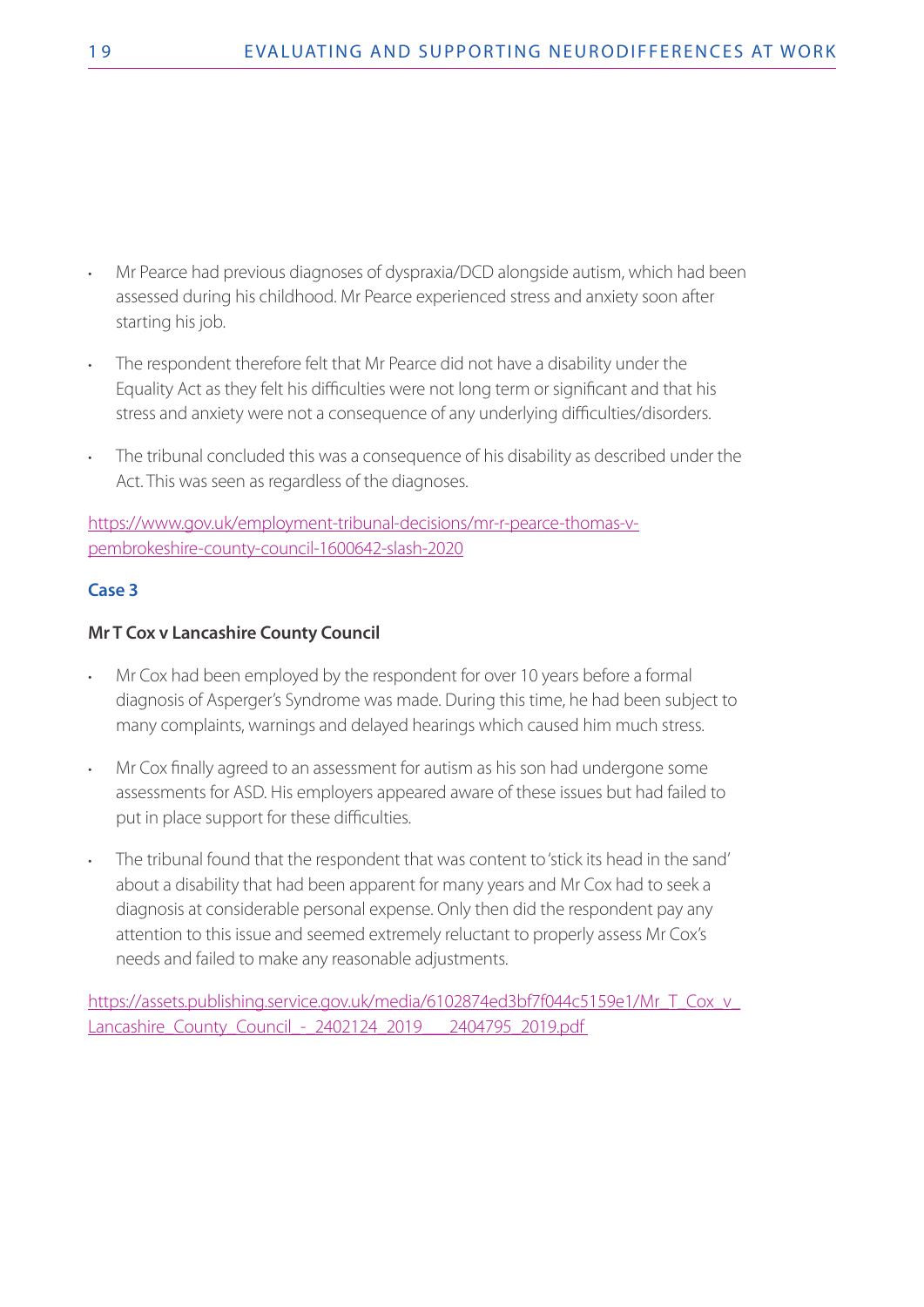#### **2. Employment Tribunal Appeals**

*Cases 4-6 are illustrations of Employment Tribunal Appeals (ETA) which can be used as precedents in law.* 

#### **Case 4**

#### **Elliott v Dorset County Council**

- This ETA was based on the ET that the claimant Mr Elliott did not experience a disability under the Equality Act, despite his diagnosis on the autistic spectrum, as the panel deemed his difficulties did not have a "substantial" adverse impact on his ability to carry out day-to-day activities.
- ET erred in law by not sufficiently identifying the day-to-day activities that Mr Elliot could not do, or could only do with difficulty, to find a proper analysis; further, the ET excessively focused on coping strategies which Mr Elliott made for himself, without considering whether any coping strategies might break down in certain circumstances.
- The ET excessively relied upon comparison of Mr Elliott with the general population. They therefore did not apply the statutory definition of "substantial" as more than minor or trivial and the case was referred for fresh ET for a full reconsideration.

[http://www.bailii.org/uk/cases/UKEAT/2021/0197\\_20\\_0904.html](http://www.bailii.org/uk/cases/UKEAT/2021/0197_20_0904.html)

#### **Case 5**

#### **British Telecommunications plc v Meier**

- This appeal by BT was dismissed by the ETA; It agreed with the original decision of the ET that BT discriminated against a man who applied for a graduate post by failing to make reasonable adjustments for his disability.
- Mr Meier had to sit a Situational Strength Test (SST) as part of the application for a post and was not allowed any adjustments for this process, and the recruiter failed to have a conversation with Mr Meier until after the test.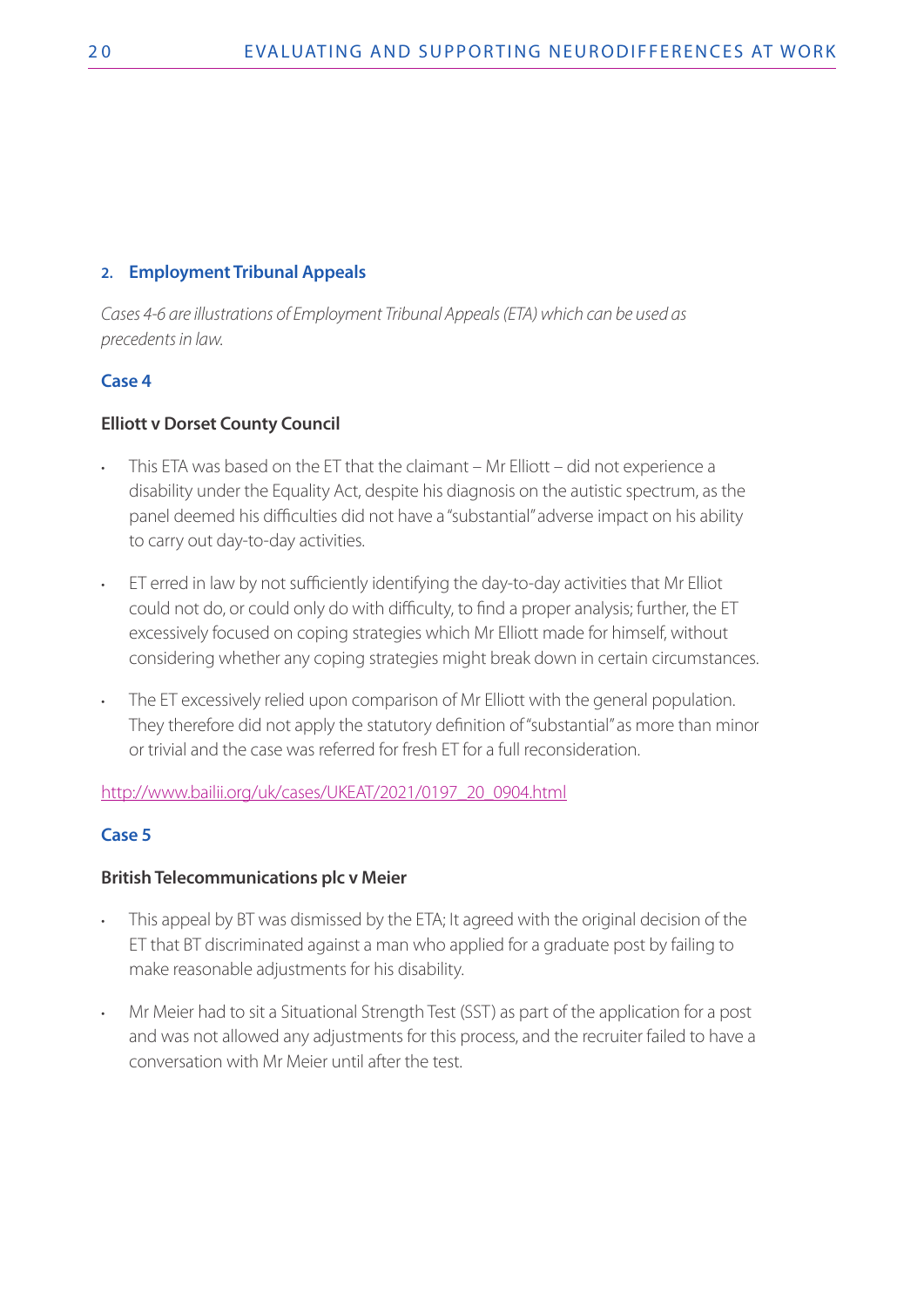• The Tribunal further held that BT did not take any steps to consider whether any information in the monitoring form was relevant to its commitment to plan for and make reasonable adjustments to the assessment and interview process and said that BT knew or ought reasonably to have known that the claimant was disabled and that his disability was placing him at a substantial disadvantage.

<https://www.bailii.org/nie/cases/NICA/2019/43.html>

#### **Case 6**

#### **Government Legal Service v Brookes**

- Ms Brookes applied for a training contract with Government Legal Services (GLS). She has Asperger's syndrome. The first stage of the GLS recruitment process involves a Situational Judgement Test (SJT).
- Despite informing the recruiter about her condition, GLS failed to allow Ms Brookes adjustments for this test, although they allowed extra time. Ms Brookes asked if she could provide short written answers to questions, but GLS refused. Consequently, Ms Brookes failed the pass mark of the SJT by 2 points.
- The ETA found that Ms Brookes Asperger's would place her under additional difficulty due to the multiple-choice format of the SJT.
- Ms Brookes brought claims of indirect disability discrimination, failure to make reasonable adjustments and disability-related discrimination. A tribunal upheld all her claims and recommended that the GLS should say sorry (in writing) and review its procedures in relation to people with a disability. GLS appealed - unsuccessfully.

[http://www.bailii.org/uk/cases/UKEAT/2017/0302\\_16\\_2803.html](http://www.bailii.org/uk/cases/UKEAT/2017/0302_16_2803.html)